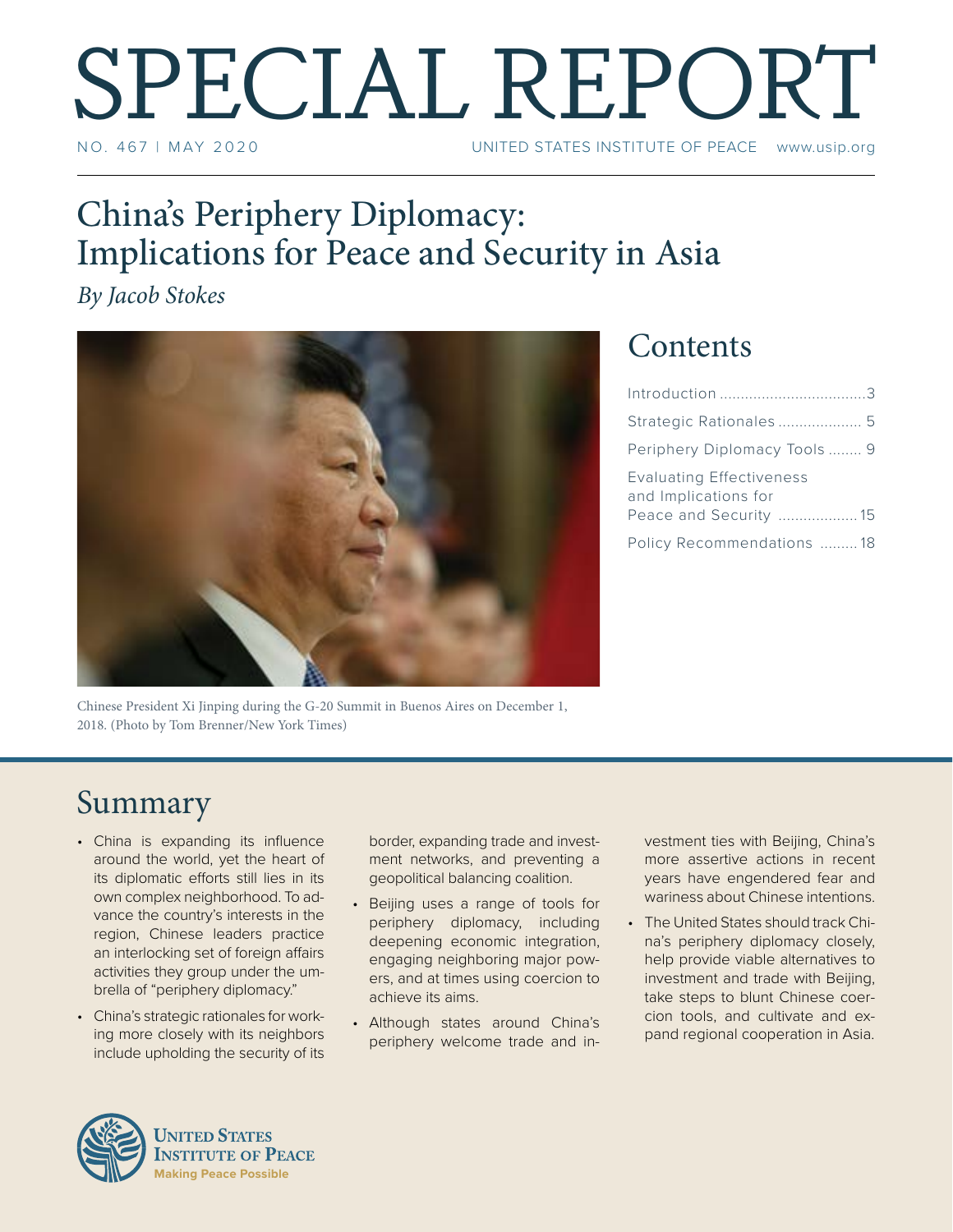# SPECIAL REPORT

NO. 467 | M ay 2020



#### **ABOUT THE REPORT**

This report evaluates how China develops and executes foreign policy toward its neighbors under Chinese Communist Party General Secretary Xi Jinping specifically, the interlocking set of activities Beijing calls periphery diplomacy.

#### **ABOUT THE AUTHOR**

Jacob Stokes is a senior policy analyst in the China program within the Asia Center at the United States Institute of Peace. Previously on the national security staff of Vice President Joe Biden, where he covered Asian security issues, Stokes also served as a professional staff member for the US-China Economic and Security Review Commission, a foreign policy advisor in the US Senate, and a fellow at the Center for a New American Security. His analysis has been published in *Foreign Affairs*, *Defense One*, *The National Interest*, and *Orbis*, among other outlets.

The views expressed in this report are those of the author alone. They do not necessarily reflect the views of the United States Institute of Peace. An online edition of this and related reports can be found on our website (www.usip.org), together with additional information on the subject.

© 2020 by the United States Institute of Peace

**United States Institute of Peace** 2301 Constitution Avenue, NW Washington, DC 20037

Phone: 202.457.1700 Fax: 202.429.6063 E-mail: usip\_requests@usip.org **Web: www.usip.org**

Special Report No. 467. First published 2020.

ISBN: 978-1-60127-805-0

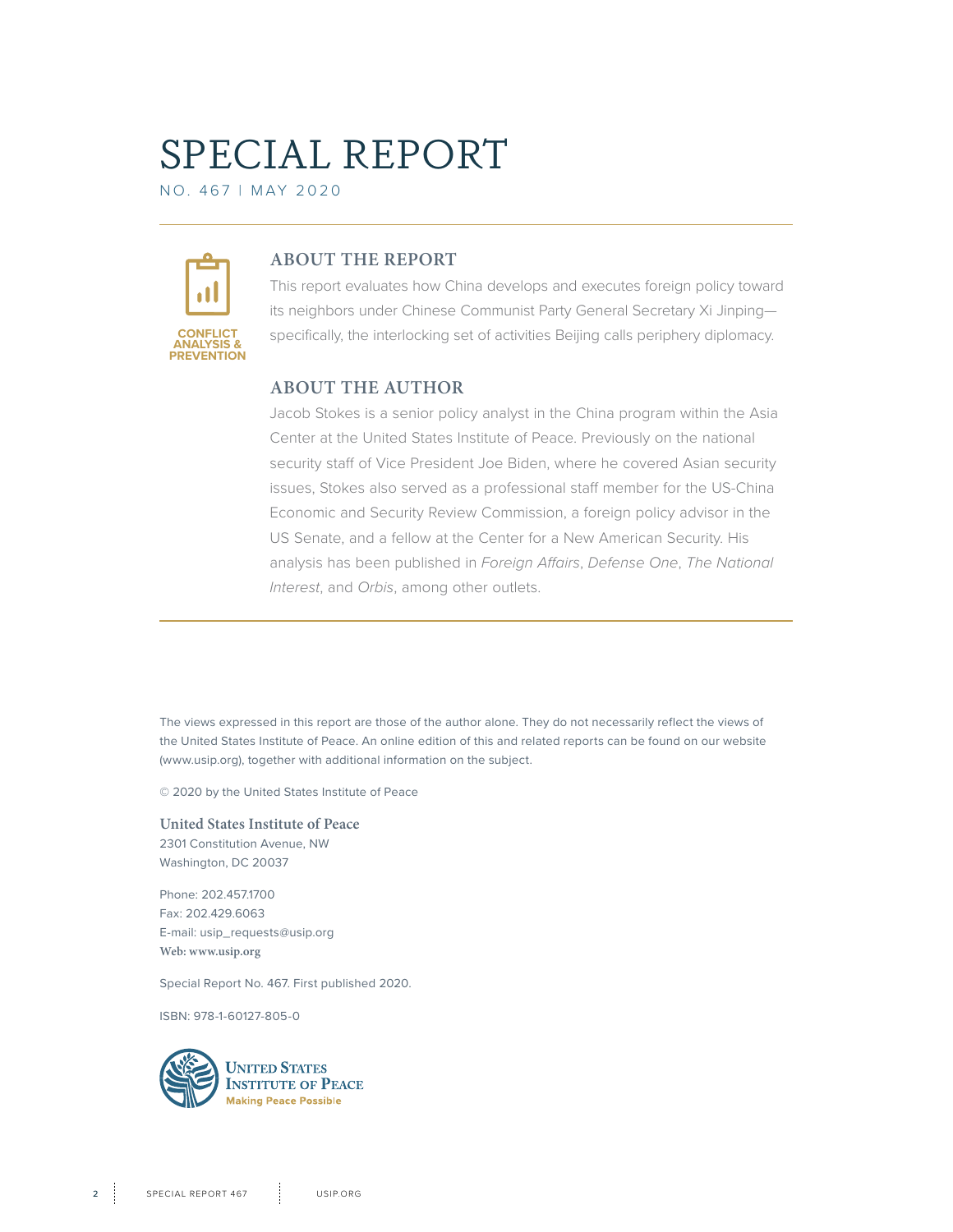<span id="page-2-0"></span>

President Xi Jinping and other Communist Party officials listen to remarks during the opening of the National People's Congress, in Beijing, on March 5, 2018. (Photo by Bryan Denton/New York Times)

### Introduction

China's foreign policy is expanding in scope and depth and now reaches across the globe. Yet the heart of Beijing's diplomatic efforts still lies in its own complex neighborhood. To advance the country's interests in the region, Chinese leaders practice an interlocking set of foreign affairs activities they refer to as "periphery diplomacy." Engaging the countries on its borders—and even shaping the borders themselves—has always been a key task for Chinese statecraft.<sup>1</sup> But under Chinese Communist Party (CCP) General Secretary Xi Jinping, Beijing has emphasized this agenda more strongly, especially since 2013, when Xi inaugurated a renewed campaign to focus on China's near-abroad. Observers, therefore, now have ample evidence to assess the campaign's effects on the regional political and security order in Asia.

China's geographic position necessitates an intricate foreign policy. The country has land borders with fourteen countries and maritime boundaries with six in addition to Hong Kong, Macau, and Taiwan. Several of the borders are disputed. At a minimum, Beijing's periphery includes all the countries with which it shares borders, whether by land or sea. But when Chinese leaders talk about their periphery, they do not necessarily confine themselves to their immediate neighbors. While scholars debate whether to focus on the "large periphery" throughout Asia or the "small periphery" of directly adjacent states, this report primarily focuses on China's relations with all the countries that border it (see figure 1).<sup>2</sup>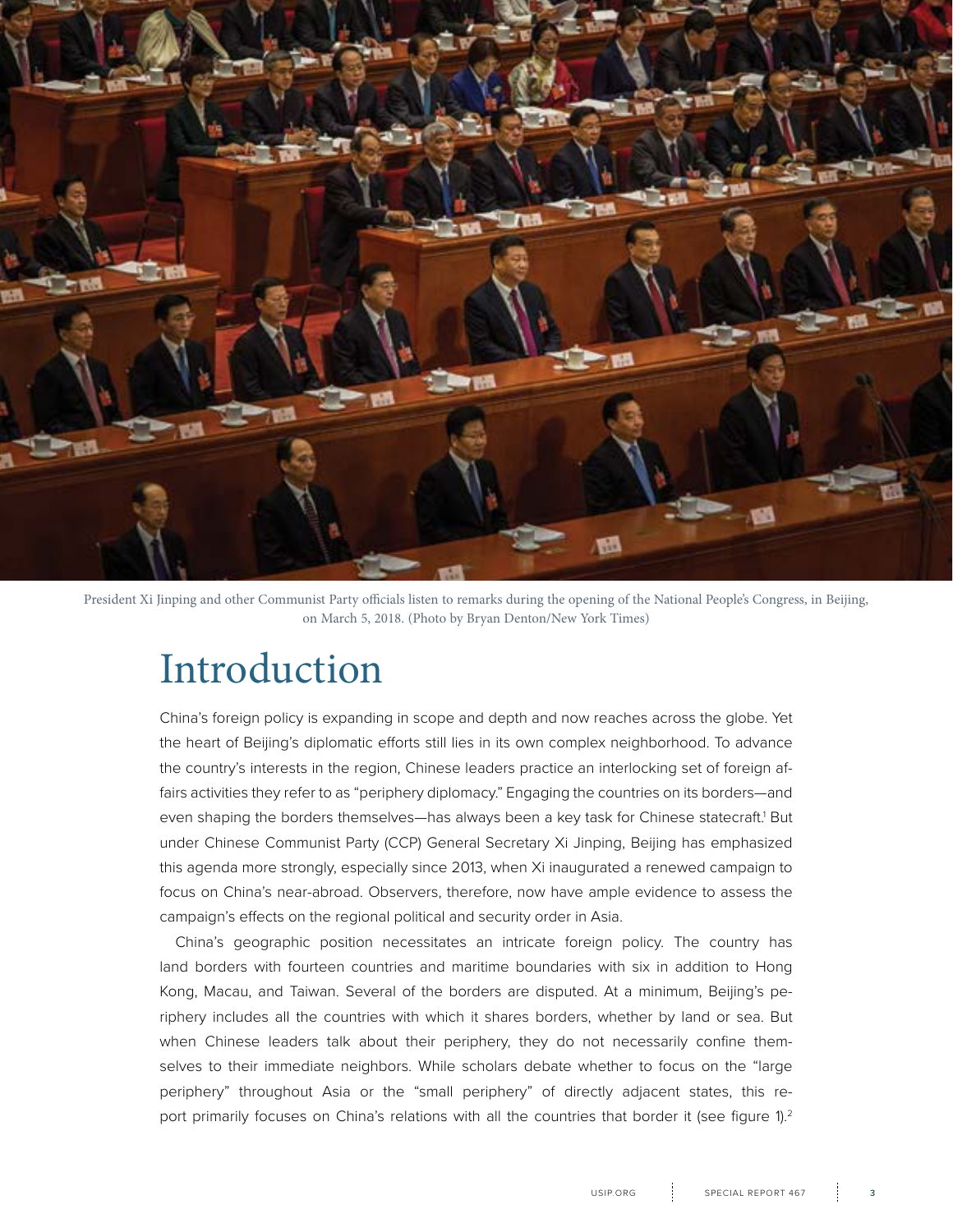

Names and boundaries (which are approximate) shown on this map do not imply official endorsement or acceptance on the part of the United States Institute of Peace.

**Source:** CIA World Factbook. Artwork adapted from map by Peter Hermes Furian/Shutterstock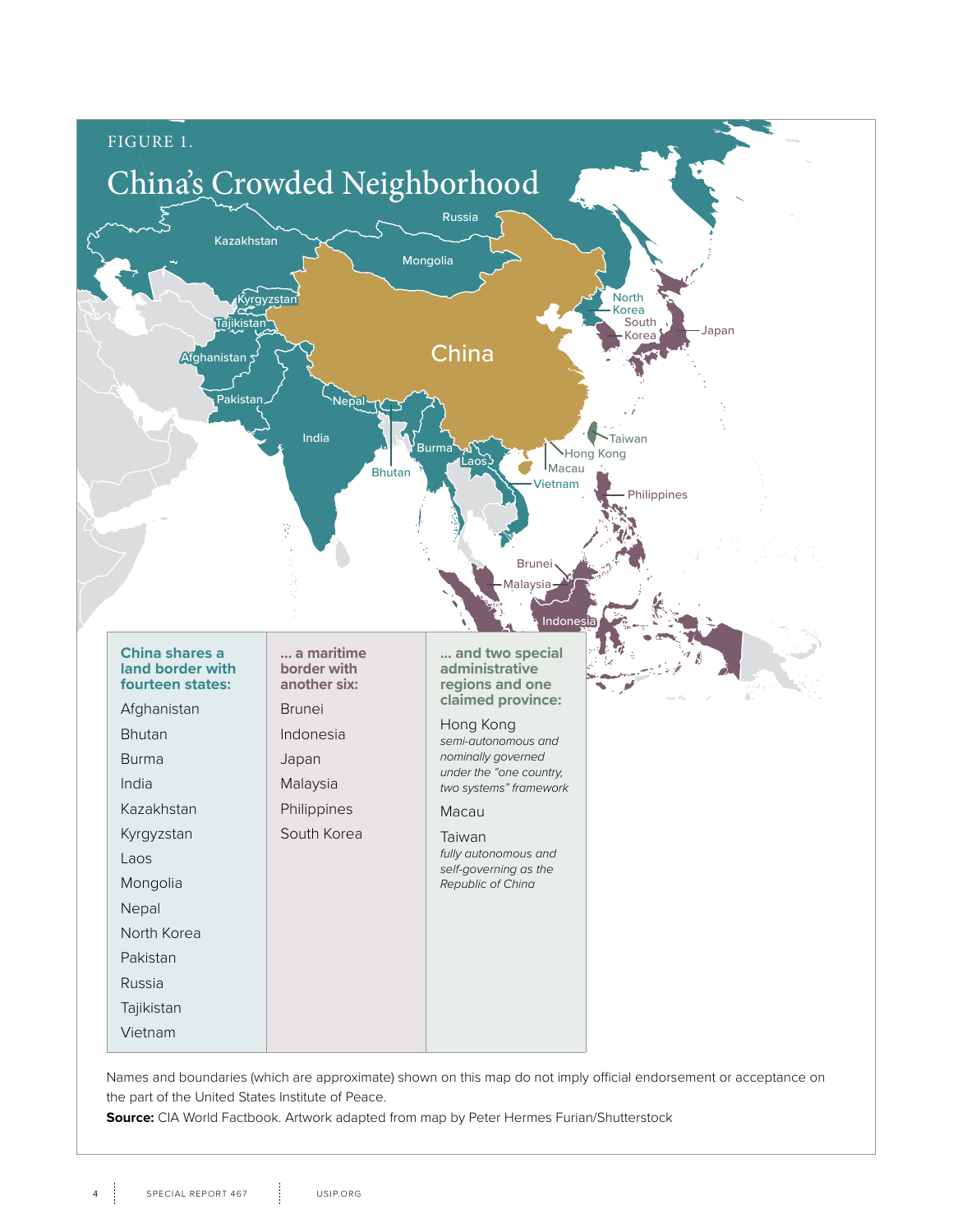<span id="page-4-0"></span>Managing relations with a vast and complicated periphery took on additional importance as China emerged from decades of internal dysfunction and turned its attention to becoming a trade and export power in a globalized economy. In the waning years of the Cold War, Beijing's strategy focused on improving ties with surrounding states following decades of constant tensions and occasional conflicts—including brief border wars with India in 1962, the Soviet Union in 1969, and Vietnam in 1979.

Starting in the early 1990s, China embarked on a period that observers dubbed China's New Diplomacy, which was characterized by a turn away from a historically confrontational stance toward the world.<sup>3</sup> Instead, Beijing adopted a more sophisticated, confident, practical, and—at times—more constructive approach. The administrations of Jiang Zemin (1989–2002) and Hu Jintao (2002–12) worked to implement these concepts to support China's domestic development and reassure the world while proclaiming its "peaceful rise" (later, "peaceful development").4 Locally, this meant Beijing sought to cultivate better relations with its neighbors through a "good neighborly policy" that was "omni-directional," meaning that it looked to foster ties with all of China's neighbors, not just traditional major powers such as Japan and Russia.<sup>5</sup> Following the 2008 financial crisis, Chinese leaders perceived an opportunity for the country to become more active on the international stage and carve out a larger role in Asia especially. They concluded that the crisis had arisen from the Anglo-American financial system and that Western policy responses were not as successful as China's interventions, resulting in longer and deeper downturns in US and European economies and raising questions about the efficacy of the Western economic and governance models based on unfettered capitalism.

After ascending in November 2012 to the role of general secretary of the CCP, Xi Jinping renewed China's emphasis on engaging countries in its near-abroad. He officially established periphery diplomacy (*zhoubian waijiao*)—often also translated as neighborhood diplomacy—as a central focus of Chinese foreign policy strategy during a major conference in October 2013, the Peripheral Diplomacy Work Conference.<sup>6</sup> In the bureaucracy of the Chinese party-state, the particularities of process provide important signals about the weight leaders place on specific policy agendas. That meeting was the first of its kind since 2006 to focus on a foreign policy topic, and the only one to focus exclusively on periphery diplomacy, thus marking a major shift in Chinese foreign policy.<sup>7</sup> During the meeting, Xi emphasized "the important roles of neighboring countries in China's overall development and diplomacy."8 The focus on periphery diplomacy was underscored again during another high-level foreign policy meeting in November 2014, the Central Foreign Affairs Work Conference. Repeating the call to focus on neighborhood diplomacy in that more formal meeting made the guidance even more authoritative and signaled its importance to Chinese government bureaucracies.<sup>9</sup> In short, Xi has elevated periphery diplomacy to a top priority for China during his tenure in a way that builds on and deepens existing efforts.<sup>10</sup>

### Strategic Rationales

To understand how China carries out its periphery diplomacy, it is first useful to understand the strategic rationales underlying its focus on its immediate neighborhood. Six overlapping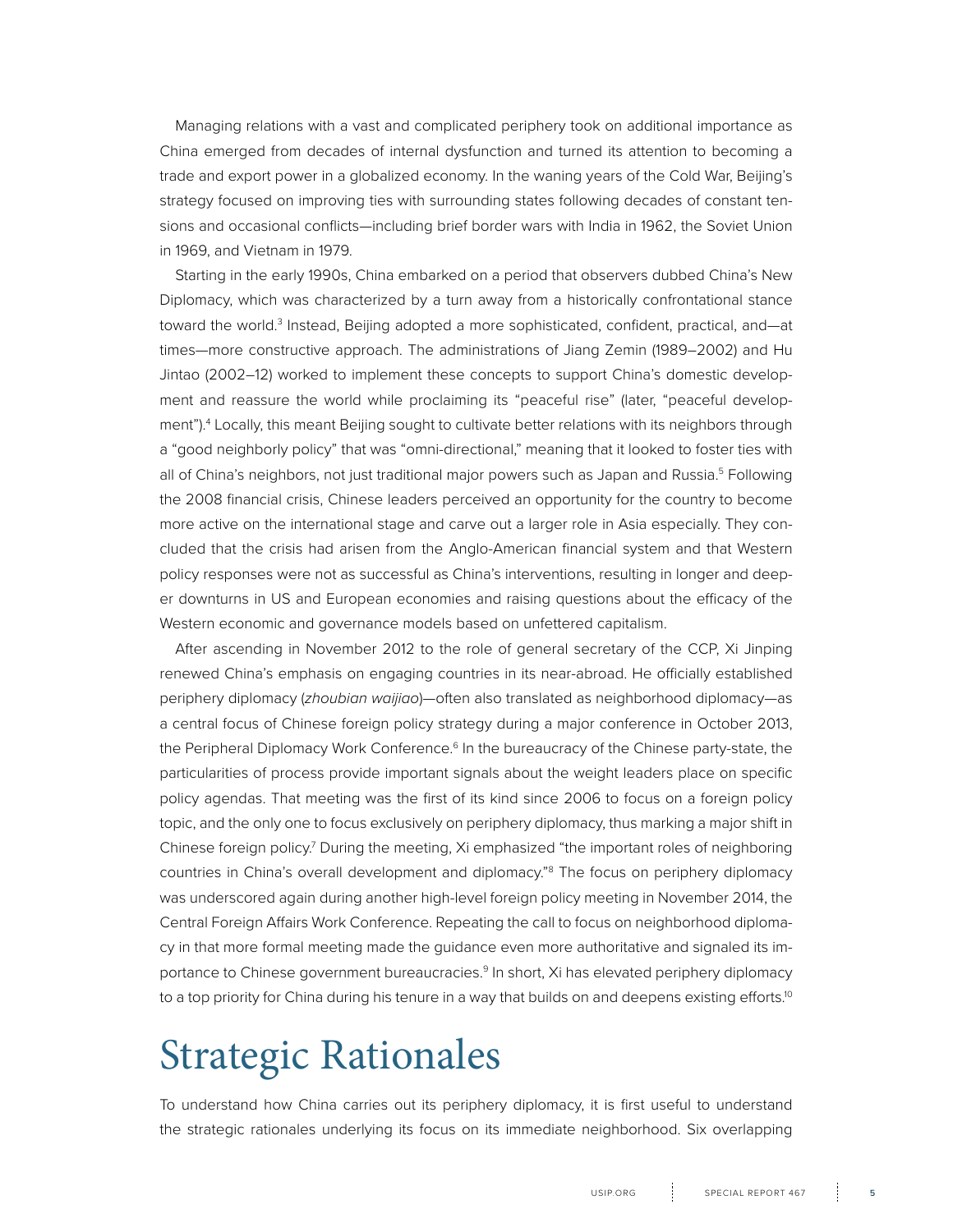### Coronavirus Pandemic

Impact on China's Periphery Diplomacy

Developments related to the novel coronavirus pandemic are unfolding rapidly. It is far too early to tell what the long-term effects of the pandemic will be for China's periphery diplomacy. Early trends, though, suggest that they will be mixed. On the positive side, after bringing its initial domestic outbreak under control, China turned to providing medical supplies and expertise to other countries dealing with their own outbreaks, including neighbors such as Mongolia, India, Japan, Russia, Pakistan, and several Southeast Asian countries. China is a major producer of critical medical supplies—including personal protective equipment and ventilators which puts it in a position to reap the political benefits of selling or giving those supplies to countries in urgent need. Early shipments were greeted with much fanfare, leading observers to describe China's efforts as "mask diplomacy."a Beijing has touted the actions as part of a "Health Silk Road."b

The negative political and diplomatic effects could be just as pronounced, however. Some supplies coming from China were reportedly faulty or made from substandard materials. In addition, China often sells rather than donates supplies, undermining its messages about charity. More broadly, despite Beijing's propaganda campaign devoted to obscuring the origins of the virus, mainstream expert opinion still holds that the virus likely originated in China, potentially from animal-to-human transfer at a meat market or from a research lab with inadequate safety procedures.<sup>c</sup> That the virus almost surely originated in China, along with Chinese authorities' suppression of doctors who sounded early alarms about the outbreak, underscores the role of the Chinese government and the Communist Party in the spread of the virus.<sup>d</sup> Thus, both governments and publics in neighboring countries might attribute its ravages to China, fostering more negative attitudes

toward Beijing. Moreover, China again demonstrated a propensity for bullying rhetoric and double standards by excoriating neighboring countries for banning Chinese citizens from travel to their countries during the height of China's outbreak, only for Beijing to place essentially the same restrictions on foreigners once it had made significant progress in combating the virus at home and cases exploded abroad. Finally, the virus itself and the costs of response measures are already creating a major economic downturn globally. As a result, China will likely face pressure to reassess Belt and Road Initiative infrastructure projects, either because of domestic economic constraints or borrower countries' compromised ability to service the loans.<sup>e</sup> The coronavirus pandemic poses a massive challenge for China's neighborhood diplomacy, which Beijing hopes to turn into an advantage by portraying itself as a regional and global leader in pandemic response.

#### **Notes**

- a. Agence France-Presse, "Mask diplomacy: China tries to rewrite virus narrative," March 20, 2020.
- b. Xinhua, "Xi says China to send more medical experts to Italy," March 17, 2020.
- c. David Ignatius, "How did covid-19 begin? Its initial origin story is shaky," *Washington Post*, April 2, 2020.
- d. Bethany Allen-Ebrahimian, "Timeline: The early days of China's coronavirus outbreak and cover-up," *Axios*, March 18, 2020.
- e. David Hutt, "China faces Belt and Road course correction after coronavirus," *Nikkei Asian Review*, April 2, 2020.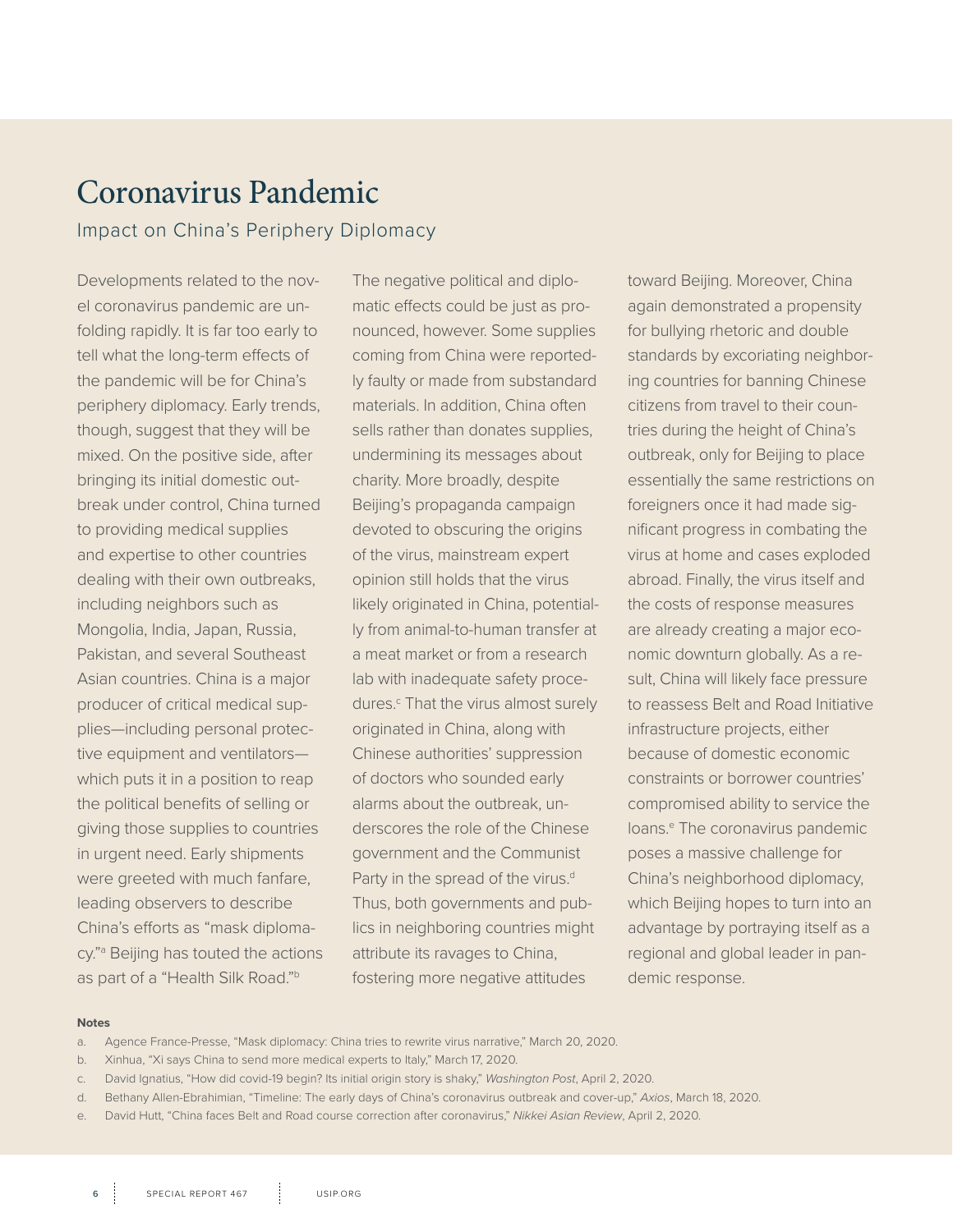A Chinese Coast Guard ship outside the Scarborough Shoal in the South China Sea on June 18, 2016. (Photo by Sergey Ponomarev/New York Times)

motives drive the approach. First, Beijing sees territorial integrity as a "core interest," a vital national interest worthy of going to war over. Chinese leaders have expanded their definition of core interests since 2010 to include more parts of the periphery, especially disputed maritime areas. Neighboring countries necessarily have an essential role to play in upholding China's security, including the integrity of its borders and as a buffer against



threats.<sup>11</sup> This might seem obvious but it is nevertheless fundamental for Chinese leaders, who are obsessed with preventing any territorial compromise and are constantly fearful that outside powers are seeking to divide the country. As Chen Xiangyang of the China Institutes of Contemporary International Relations writes, the periphery "is the main theater where China preserves national security, defends its sovereign unity and territorial integrity, and unfolds the struggle against separatism."12

Second, Beijing seeks to expand its economy and sustain that growth in part by deepening regional economic integration. Doing so requires cultivating good relations with neighbors. To that end, Chinese leaders want to use the allure of China's massive domestic market, the country's ability to invest abroad, and its technology- and infrastructure-building prowess as drivers to expand regional trade. In return, Beijing gets access to the rest of fast-growing Asian markets and gains influence that it can wield on political issues.

Third, Chinese leaders want to reassure their neighbors about how Beijing will use its growing power. As stated, China started a campaign with that goal in the 1990s. But expansion of Chinese strength and aggressive moves to advance its territorial claims in the East and South China Seas make reassurance both more necessary and more difficult. In this way, periphery diplomacy serves the grand strategic purpose of trying to forestall the creation of a regional coalition of states working together to balance Chinese power. Instead, China wants its periphery to support, or at least not actively oppose, Beijing assuming a larger role in the region and the world.<sup>13</sup>

Fourth, deteriorating relations with the United States—traditionally, the major focus of Chinese diplomacy—create an incentive to diversify Beijing's relationships beyond Washington. Cultivating a broad set of partners in its neighborhood can help counteract US influence in Asia and provide China a wider base of support generally.<sup>14</sup> Influential Tsinghua University scholar Yan Xuetong explains the thinking this way: "Whenever improving our relations with neighbors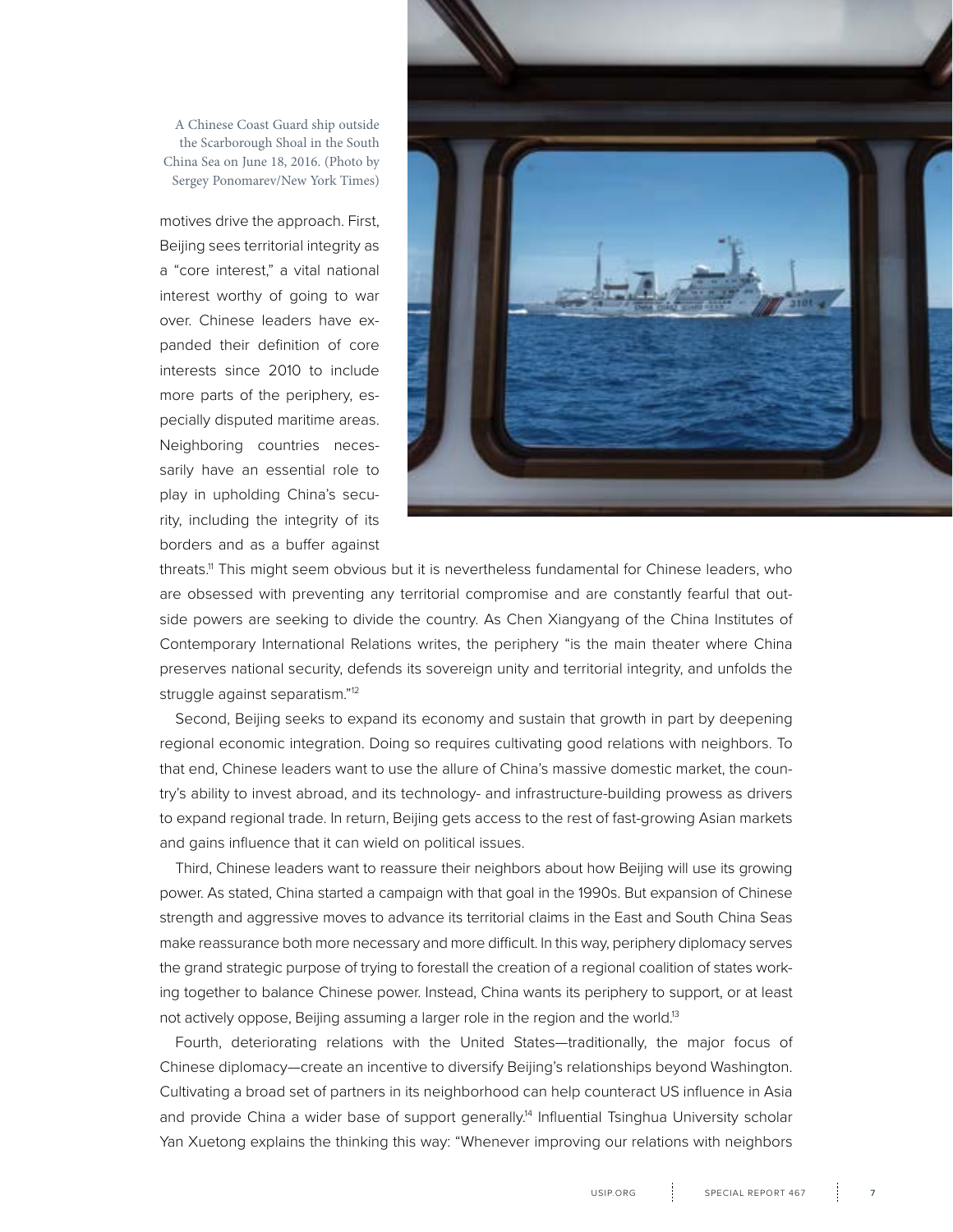is at conflict with our relations with the US, the former will be given higher priority."<sup>15</sup> This sentiment echoes Beijing's approach from an earlier era when, after the 1989 Tiananmen Square massacre, it tried to make up for a downturn in relations with Washington by cultivating relations with its neighbors.

### China's Expanding Diplomatic Capacity

China's overseas interests are growing at a brisk pace. Its leaders consequently recognize a need to expand the country's diplomatic capacity to protect those interests—all while increasing Communist Party control over state functions. As Foreign Minister Wang Yi stated in March 2019, "Chinese diplomacy has reached a new starting point."a To that end, the government has doubled the budget for its foreign affairs activities under Preisdent Xi Jinping.<sup>b</sup> Xi himself has traveled to more than fifty countries, obliterating the records set by all previous leaders of the People's Republic.<sup>c</sup> In 2018, Beijing upgraded its office for coordinating foreign affairs, now known as the Central Foreign Affairs Commission.<sup>d</sup>

According to the state-run Xinhua News Agency, the commission's purpose is to "play a role in policy-making, discussion and coordination, advance the innovation of diplomatic theories and practices and provide strong guidance for foreign affairs." The government also created the China International Development Cooperation Agency to coordinate its foreign aid work. Moreover, in addition to the traditional Ministry of Foreign Affairs representing the state, the Chinese Communist Party (CCP) has what is effectively its own foreign ministry, the International Department, which augments the country's total diplomatic capacity through exchanges and cooperation with foreign political parties, international political

organizations, and overseas political elites.<sup>e</sup>

Beijing has also revamped its media operations to promote this more ambitious approach. As part of the restructuring, it merged several of its overseas-focused state media outlets into a single organization, the Voice of China. The new outlet's goal is, in Xi's words, to "tell China stories well," that is, according to the official line.<sup>f</sup> Those efforts are part of a broader campaign to expand the reach of CCP media influence around the world.<sup>g</sup> Taken together, a better-funded and more bureaucratically agile foreign affairs apparatus provides the institutional support Beijing needs to coordinate and implement its vigorous neighborhood diplomacy.

#### **Notes**

- a. Xinhua, "Xi Jinping Thought on Diplomacy an epoch-making milestone in China's diplomatic theory: FM," March 8, 2019.
- b. Charles Clover and Sherry Fei Ju, "China's diplomacy budget doubles under Xi Jinping," *Financial Times*, March 6, 2018.
- c. Xinhua, "Five years on, Xi's vision of civilization more revealing in an uncertain world," March 26, 2019; Jonathan Kaiman and Yingzhi Yang, "China's president is the country's most-traveled leader since Communism—and maybe the strongest," *Los Angeles Times*, December 25, 2015.
- d. *China Daily*, "Xi stresses centralized, unified leadership of CPC Central Committee over foreign affairs," May 15, 2018.
- e Neil Thomas, "Proselytizing Power: The Party Wants the World to Learn from Its Experiences," *Macro Polo*, January 22, 2020.
- f. *China Daily*, "President Xi urges new media outlet to 'tell China stories well,'" December 31, 2016.
- g. Sarah Cook, "Beijing's Global Megaphone," Freedom House, January 2020.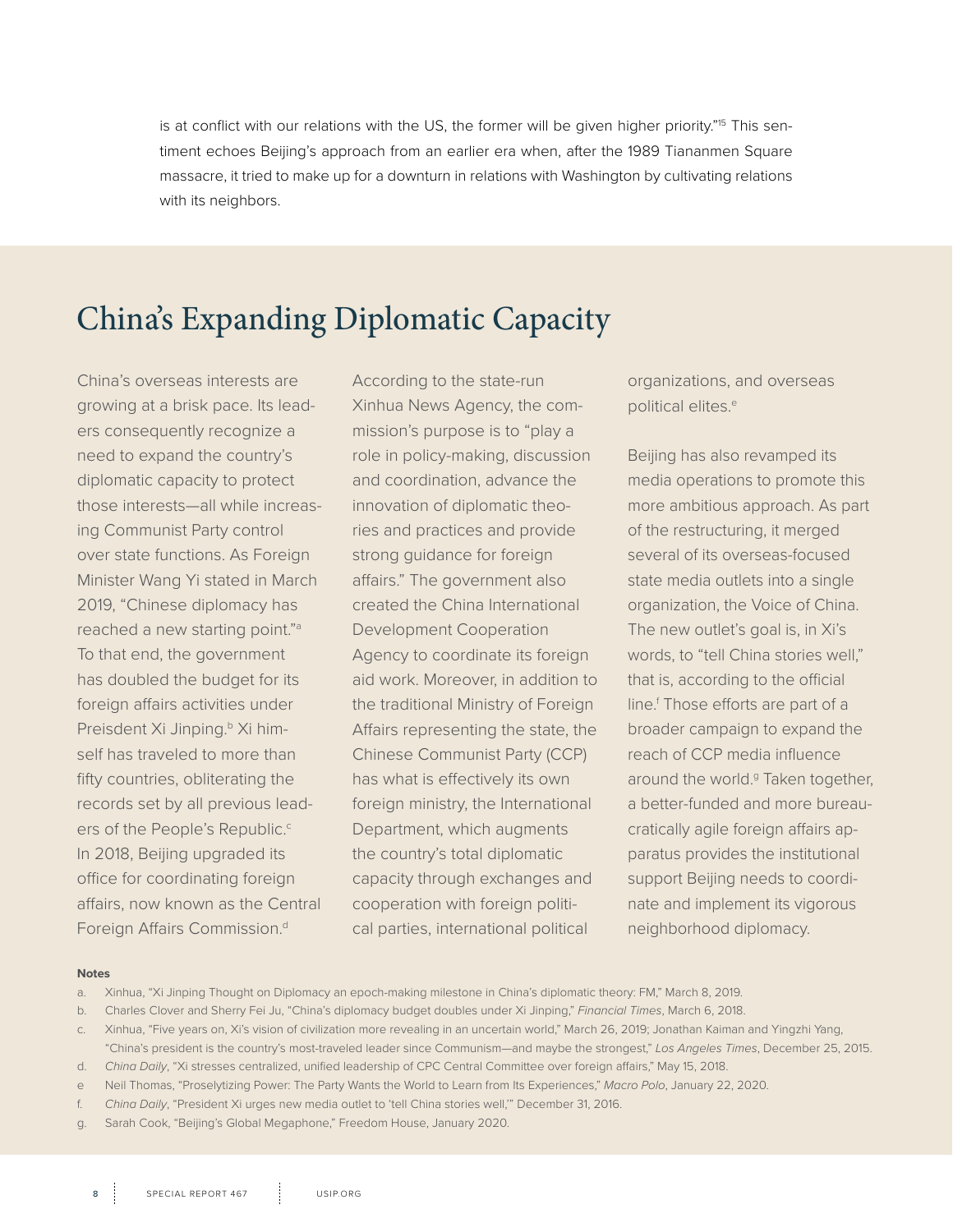<span id="page-8-0"></span>Fifth, periphery diplomacy dovetails with another important Chinese foreign policy doctrine: major power diplomacy.<sup>16</sup> In the context of periphery diplomacy, this means a focus on Russia, Japan, and India, and, to a lesser extent, middle powers such as Indonesia and South Korea. Engaging strong and influential neighbors advances China's efforts to build robust relationships with those countries separate from their ties with the United States. China can similarly seize opportunities to deepen ties with those countries when disputes arise between them and the United States.<sup>17</sup>

Sixth, China's periphery diplomacy constitutes its initial foray into building a China-led regional order that incorporates a diminished role for the United States. The prospects for and likely nature of a China-led regional order are not entirely clear, though historical experience can inform some of the likely contours.<sup>18</sup> Still, Chinese officials, including Xi, talk about it frequently using phrases such as "community of common destiny" and the "new Asian security concept," often referred to as "Asia for Asians."<sup>9</sup> Chinese officials also regularly call for accelerating a shift to a multipolar world order where, presumably, China would lead an Asian pole.<sup>20</sup> Foreign analysts who take a dark view of Chinese intentions see Beijing working toward what amounts to a Monroe Doctrine for Asia, wherein China seeks to establish hegemony in its periphery. Chinese leaders vehemently deny any such ambitions.<sup>21</sup>

# Periphery Diplomacy Tools

The practice of periphery diplomacy involves the integration of a range of tools to advance China's broad goals in its neighborhood. Each represents a complicated phenomenon that merits extended treatment. They are presented here in brief to illustrate how they relate to the larger aims of periphery diplomacy.

#### **DEEPENING ECONOMIC, TRADE, AND FINANCIAL TIES**

Economics and trade are a central pillar of China's periphery diplomacy. They support diplomatic and political goals because Beijing wants its neighbors to view China as a source of economic growth and opportunity as well as a provider of public goods. Beijing argues that its neighbors will benefit from its development and should therefore welcome its growing clout. As Song Guoyou of Fudan University explains, "China's economic strategy in Asia offers an alternative for countries in this region so that . . . a new Asian economic order can be better built."<sup>22</sup> As will be discussed later, Chinese leaders have demonstrated a willingness to use economic influence for coercive purposes to pressure trading partners into aligning with Beijing on political issues.

Free trade agreements (FTAs) are a central component in China's efforts to exert economic influence on its periphery. In 2018, the state-run *People's Daily* reported comments by Vice Commerce Minister Wang Shouwen that China's FTAs form "a network that is rooted in neighboring countries, radiating [through] Belt and Road nations and open to the globe."<sup>23</sup> China has several FTAs with neighboring countries, including the ten-member Association of Southeast Asian Nations (ASEAN), Pakistan, and South Korea.<sup>24</sup> Beijing is negotiating an expanded trilateral FTA to include both South Korea and Japan as well as the Regional Comprehensive Economic Partnership, which would be the world's largest trade deal.<sup>25</sup> Furthermore, FTAs with Nepal and Mongolia are officially under consideration.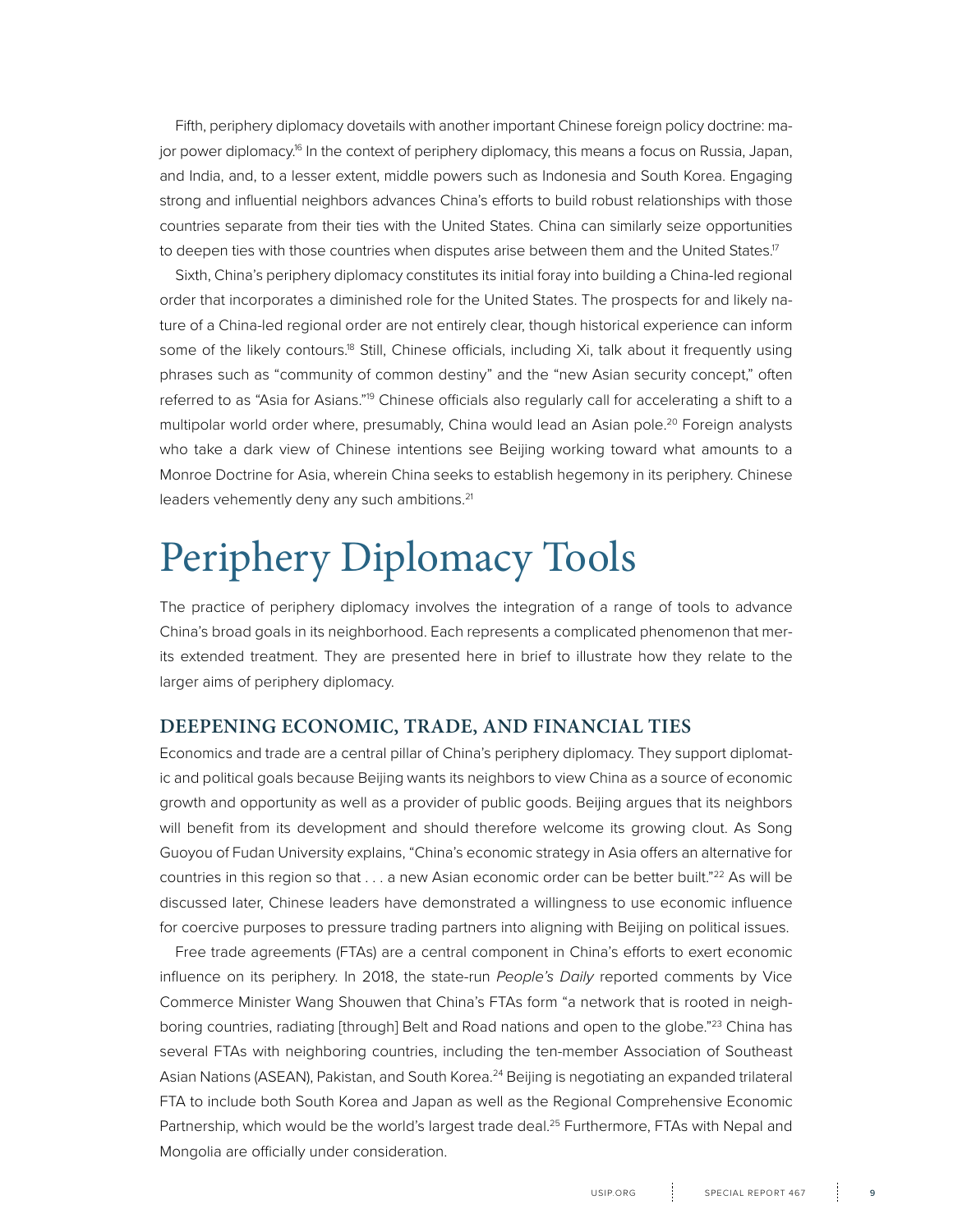

Chinese Premier Li Keqiang, left, speaks with Singaporean Prime Minister Lee Hsien Loong prior to the start of an ASEAN summit in Singapore on November 14, 2018. (Photo by Bullit Marquez/AP)

The Belt and Road Initiative (BRI), Xi's ambitious plan to build infrastructure and digital connectivity, launched in 2013, is the second major tool for China to boost trade with its neighbors. Among its other goals, BRI aims to place China at the center of regional and global trade flows: in other words, BRI wants all roads to lead back to China. Although BRI investments span the globe,

they are concentrated in China's near-abroad, especially South and Southeast Asia.<sup>26</sup> In addition to building infrastructure, BRI projects are designed to enhance technological and financial integration—including the use of China's currency, the renminbi—and increase the use of Chinese standards. All these efforts have paid off. China now exerts massive economic influence in its near-abroad. An analysis by the *New York Times* found that as of 2016 every Asian country traded more with China than the United States, some by a factor of two to one.<sup>27</sup> In 2019, ASEAN overtook the United States as China's second-largest trading partner for the first time in twenty-two years.<sup>28</sup>

#### **ENGAGING MAJOR POWER NEIGHBORS**

China has also worked to improve its relations with major power neighbors, namely, Russia, Japan, and India. All three of these bilateral relationships represent for China a nexus between its periphery diplomacy and another central tenet of its foreign policy, major power diplomacy.<sup>29</sup> At times, however, Beijing has struggled to balance seeking accommodation and cooperation with assertively staking out a larger regional role for itself. China's relations with each of the major powers affects Beijing's calculations vis-à-vis the United States, in addition to bilateral security concerns, resulting in continual tension between competing priorities.

China has been particularly successful in warming relations with Russia.30 Following decades of bitter Cold War rivalry, Sino-Russian relations started a long thaw in the late 1980s. Xi and Russian President Vladimir Putin have established a strong personal relationship that trickles down through their respective systems of increasingly personalized governance. Moscow's estrangement from the West after seizing Crimea and fomenting war in eastern Ukraine has added particular impetus to cozying up to Beijing. Strategic alignment with Russia helps address problems that have historically plagued the People's Republic of China in its periphery, specifically the need to devote massive military forces to guarding the Sino-Russian border. Russian efforts to balance China in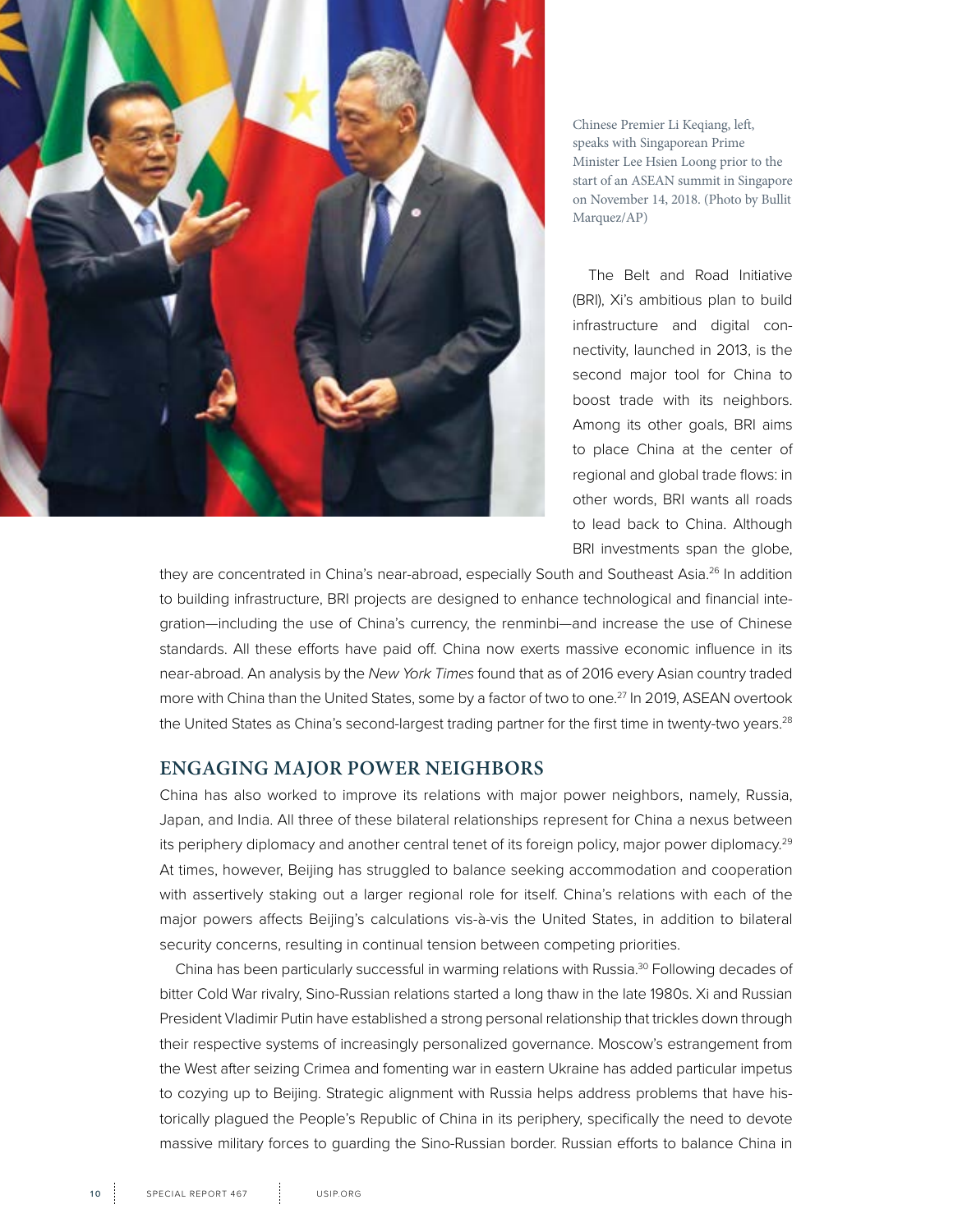Asia through active partnerships with Vietnam, India, and other regional powers have also slowed. The burgeoning energy partnership between Beijing and Moscow—including via overland pipelines that help alleviate potential vulnerabilities from sea-based supplies—is another pillar of the relationship. The pair coordinate through the Shanghai Cooperation Organization (SCO) as well.

Chinese engagements with Japan and India have yielded more mixed results. Sino-Japanese relations fell into crisis following Japan's 2012 decision to purchase some of the disputed Senkaku/Diaoyu Islands from private owners. Since 2015, Beijing and Tokyo have worked to improve relations. Both states seek a relatively stable strategic environment that is conducive to economic cooperation. Both also want to hedge against the uncertain trajectory of US policy in Asia. Still, the centuries-long strategic competition between the two major East Asian states remains. Several issues—most notably the ongoing maritime territorial disputes—continue to inject friction into bilateral relations.

Moreover, Japanese Prime Minister Shinzo Abe now holds the record as Japan's longest-serving premier, but when he does leave office, ties could again turn downward. For now, though, Sino-Japanese relations are on an upward trajectory from their previous low baseline. For China, improving relations with Japan offers the prospect of putting distance between Tokyo and Washington. Better relations might also restrain somewhat Japan's efforts to counter China through expanded regional partnerships compared with how Tokyo would respond in the event of another major downturn in bilateral interactions.

Sino-Indian relations show a slightly different pattern in that China's growing influence in South Asia is a relatively new trend.<sup>31</sup> New Delhi feels strategic pressure from Beijing's expanding activities throughout its neighborhood, including through BRI investments and China's deepening relationship with India's archrival, Pakistan. Those frictions come on top of long-standing disputes over territory on their shared border (which flared up in the disputed Doklam Plateau in the summer of 2017), Tibet issues, and persistent trade imbalances. Here again, leader-to-leader diplomacy between Xi and Indian Prime Minister Narendra Modi offers an avenue to improving ties. Informal summits in Wuhan, China, in April 2018 and Chennai, India, in October 2019 were both attempts to keep the overall relationship on an even keel. New Delhi has also tried to strike a balance on Beijing's regional role by joining the SCO and the Asian Infrastructure Investment Bank (AIIB), the Asia-focused development bank China launched in 2014, while refraining from signing on to BRI overall. Taken together, managing relations with major powers that border China plays an essential role in Beijing's periphery diplomacy.

#### **SUPPORTING ILLIBERAL GOVERNANCE**

China's regional diplomacy has also made headway by providing support for illiberal governments, helping them avoid opprobrium for abuses and gird against outside pressure for political liberalization. Some analysts frame these actions as China promoting its domestic governance model abroad. Scholars debate whether Beijing is indeed promoting its political system as an option for other countries.<sup>32</sup> Nevertheless, Xi talks about the Chinese system in ways that suggest that it has applicability beyond China. He characterizes it as "a great contribution to political civilization of humanity" and says it "offers a new option for other countries and nations who want to speed up their development while preserving their independence."<sup>33</sup>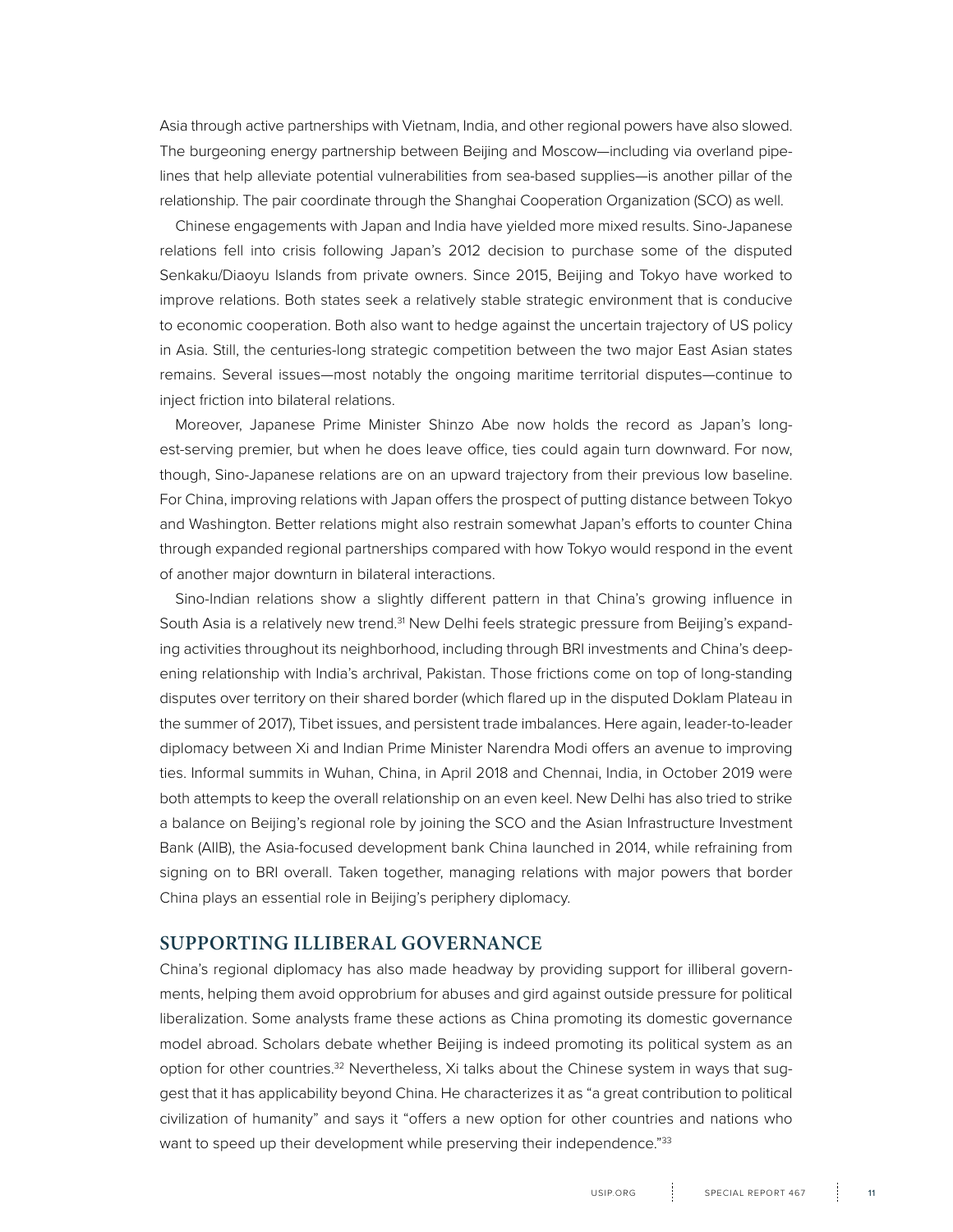Beijing concentrates more on bolstering illiberal neighbors than undermining democratic ones (with some important exceptions, especially in Taiwan). Instances include propping up longtime authoritarian governments in North Korea and Cambodia, cooperating with the fellow communist government in Vietnam, and working with Central Asian governments through the SCO to quash challenges to authoritarian rule, especially "color revolutions," the popular protests that have sought changes of government over the past two decades.34 Supporting illiberal governments is a major component of the Sino-Russian entente as well.<sup>35</sup> Elsewhere in the periphery, China provides succor to regional governments that are undergoing democratic backsliding or are weak democracies generally, such as in the Philippines, Thailand, Nepal, and Burma. Notably, Chinese leaders have not criticized the Philippines' bloody campaign of extrajudicial killings of suspects in drug-related crimes or the Rohingya crisis in Burma—both developments that have led to those countries' estrangement with the United States and European countries. Beijing's support and assistance ease both internal and external pressures for liberalization. China has been aided in this regard by a general regional trend of democratic decay.<sup>36</sup>

Beijing advances illiberal governance by example, but also by sharing or selling equipment and know-how to interested countries. China now offers both information technologies, many of which have dual uses, as well as training on how to use them for political control. A Freedom House analysis finds that China has trained elites from Vietnam, Burma, and the Philippines on censorship to control politically sensitive information, and sold artificial intelligence–based surveillance systems to Burma, Kazakhstan, Kyrgyzstan, and Pakistan.<sup>37</sup> China has also used techniques such as shutting down the internet during periods of political turmoil—which have been mimicked in India, Pakistan, and Burma, among other places—and espoused a doctrine of "cyber sovereignty" where the state enjoys ultimate control over information online.<sup>38</sup>

#### **MEDIATING AND NEGOTIATING**

China has also staked out a bigger role in diplomatic negotiating processes under the auspices of periphery diplomacy. In the words of Vice Foreign Minister Le Yucheng, China has "actively promoted the political settlement of hotspot issues."<sup>39</sup> Beijing wants to establish itself as an independent broker and diplomatic problem-solver. It has appointed special envoys for several issues in its periphery, including Burma (using the title Asian Affairs), Afghanistan, and North Korea. China's objective in each of these processes, however, is not necessarily to solve the conflicts but instead to protect Beijing's interests and burnish its image along the way. The result of that approach has often been the perpetuation rather than the resolution of conflicts, though of course China does not have decisive control in most of these situations.

For example, Beijing has played a major role in North Korea's diplomacy with the United States and South Korea over nuclear weapons and peace. Between 2018 and 2019, North Korean leader Kim Jong Un met Xi five times.<sup>40</sup> China, along with Russia, pushed the "freeze for freeze" framework that formed the basis of the 2018–19 period of diplomatic engagement. That effort harkened back to China's first attempt at diplomatic problem-solving in its neighborhood during the Six-Party Talks that ran from 2003 through 2009. In the most recent round, though, Beijing's weak enforcement of sanctions against Pyongyang gave Kim enough breathing room to forgo making any concessions on denuclearization in exchange for sanctions relief.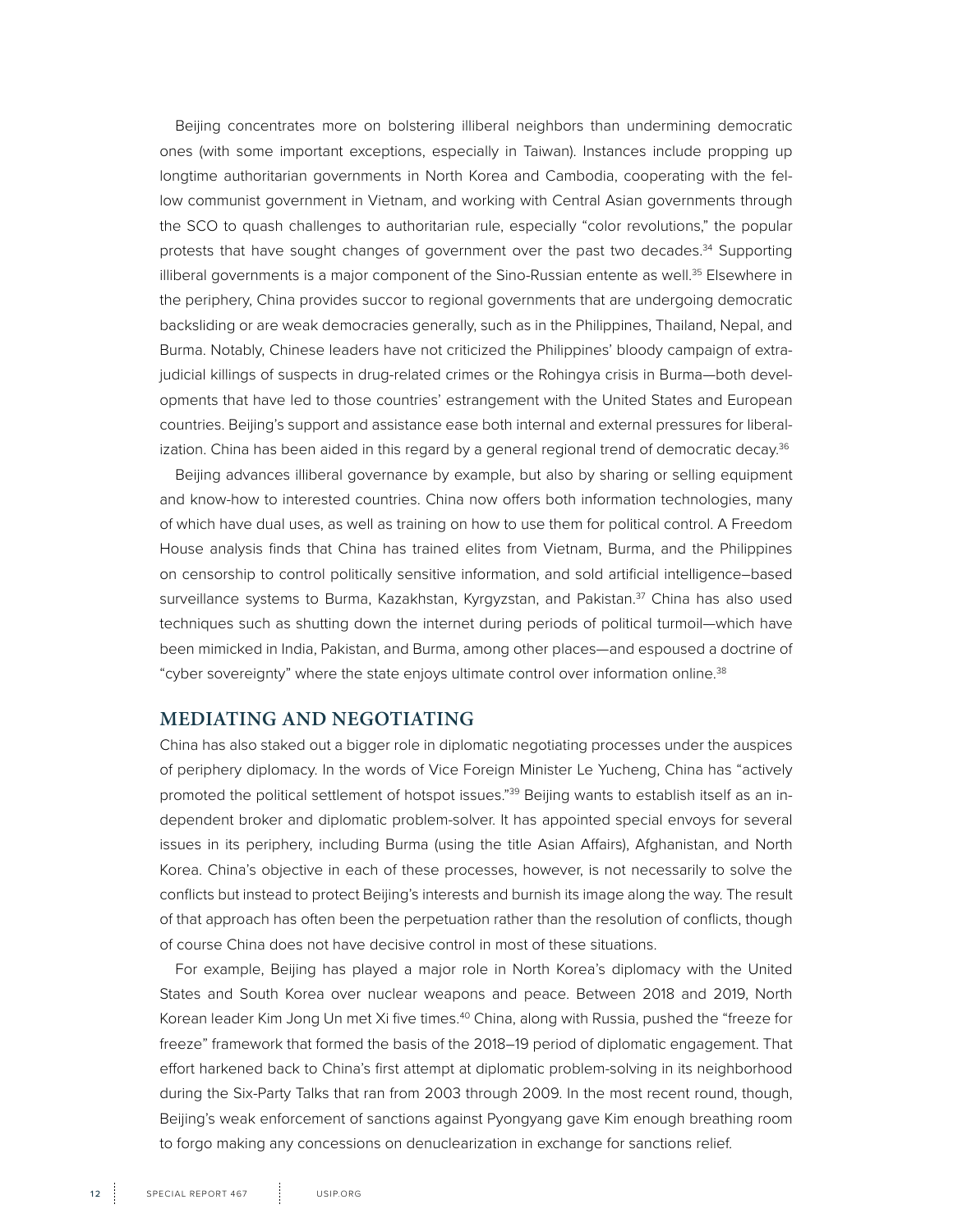

The foreign ministers of China, Afghanistan, and Pakistan—from left to right, Wang Yi, Salahuddin Rabbani, and Shah Mehmood Qureshi—met in Kabul on December 15, 2018, to sign an agreement on fighting terrorism. (Photo by Massoud Hossaini/AP)

In Afghanistan, China has worked with Russia, Pakistan, and the United States to reach out to both the Afghan government in Kabul and the Taliban.<sup>41</sup> It has hosted meetings with Afghan and Pakistani leaders in a trilateral format and even worked with the United States and India to train Afghan diplomats.<sup>42</sup> Beijing's ambitions remain limited, however. For example, it has not proposed terms for a permanent settlement between the Taliban and the central government. China also plays a role in Burma's internal conflicts, where it tries to balance relationships with the central government and armed ethnic groups that are fighting for autonomy.<sup>43</sup>

In the maritime arena, Beijing has dragged out but kept alive negotiations with ASEAN states since 2002 on a code of conduct for the South China Sea. Prolonging these negotiations helps China blunt the political and reputational pressure it faces for its outright rejection of the 2016 UN Convention on the Law of the Sea Arbitral Tribunal decision.<sup>44</sup> That ruling invalidated most of China's expansive maritime claims in the South China Sea, which encompass nearly the entire body of water as delineated by the "nine-dash line." Beijing responded by refusing to acknowledge the decision and kept up its campaign of reclaiming and militarizing features (islands, reefs, and submerged shoals) there.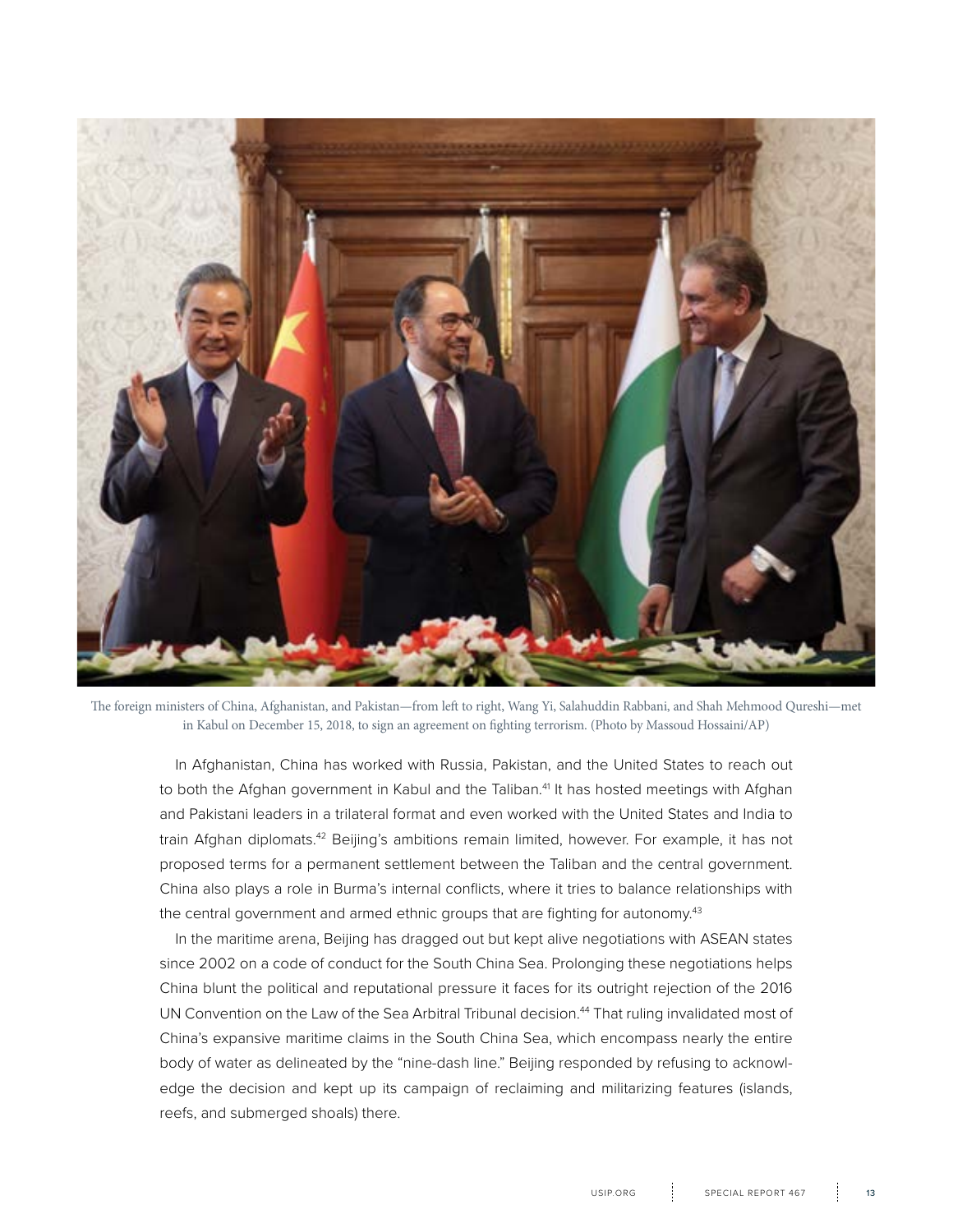### **BUILDING AND ENGAGING WITH MULTILATERAL INSTITUTIONS**

Multilateral institutions also play an important part in neighborhood diplomacy, especially those in which Beijing plays a predominant role. China seeks to draw a contrast between US bilateral security alliances in its neighborhood and Beijing's efforts to build multilateral structures (despite China's expansion of its strategic partnerships in recent years, which Beijing insists bear no resemblance to alliances).45 Focusing on multilateral institutions allows China to have a greater agenda-setting power and—at least in theory—enhances its reputation as a regional leader able to resolve problems and foster cooperative approaches to common challenges. Moreover, by shaping the structures of the institutions themselves, China can more effectively influence their processes and personnel to align with its preferences. Beijing wants to be "present at the creation" as much as possible as Asia continues to develop its regional institutional architecture.

China naturally wields the most influence in the institutions it helped organize or in which it plays a steering role. These include the Belt and Road Forum supporting the BRI, the AIIB, and dialogue conferences such as the Boao Forum, the Xiangshan Forum on defense issues, and the Conference on Dialogue of Asian Civilizations. Additionally, China plays a predominant or major role in various organizations, such as the SCO and the Conference on Interaction and Confidence-Building Measures in Asia. The BRICS (Brazil, Russia, India, China, and South Africa) grouping notably includes China and two major power neighbors and meets annually. Next, China participates in region-wide groupings that include the United States, such as the Asia-Pacific Economic Cooperation grouping, the ASEAN Regional Forum, the ASEAN Defense Ministers' Meeting-Plus, and the East Asia Summit. Of course, China plays a growing role in United Nations deliberations generally, with a particular focus on issues in its neighborhood such as North Korea, Taiwan, and Burma.

Finally, China works within a raft of "minilateral" forums that cover subregional issues with its neighbors. Those groupings allow China to maintain influence as the region's biggest power on local issues while breaking off pieces of China's periphery into more manageable chunks. Examples include China-South Korea-Japan meetings, Russia-India-China meetings, China-ASEAN meetings, and China-Mongolia-Russia meetings. China also engages the five Mekong River countries of Cambodia, Laos, Burma, Thailand, and Vietnam through the Lancang-Mekong Cooperation arrangement.46 The now-defunct Six-Party Talks on North Korea fell into this category as well.

#### **EMPLOYING COERCIVE TOOLS**

China's efforts to shape its neighborhood sometimes go beyond seeking to improve cooperation and coordination. Beijing also relies on coercion as part of an integrated diplomatic campaign to advance its interests in its periphery. Coercive actions are the sticks (pressure tools) used to force acquiescence to Beijing's preferences when simple carrots (inducements) have failed. As we have seen, Chinese leaders designed their periphery diplomacy strategy as a way of enticing neighboring countries to adopt policy positions consistent with Chinese preferences in exchange for economic, political, and security benefits. Inducements only make up half of the equation, though; the other half is punishments. As one Chinese ambassador put it in a moment of bluntness, "We treat our friends with fine wine, but for our enemies we have shotguns."<sup>47</sup> Those punishments include some combination of military pressure, economic pain, and political interference.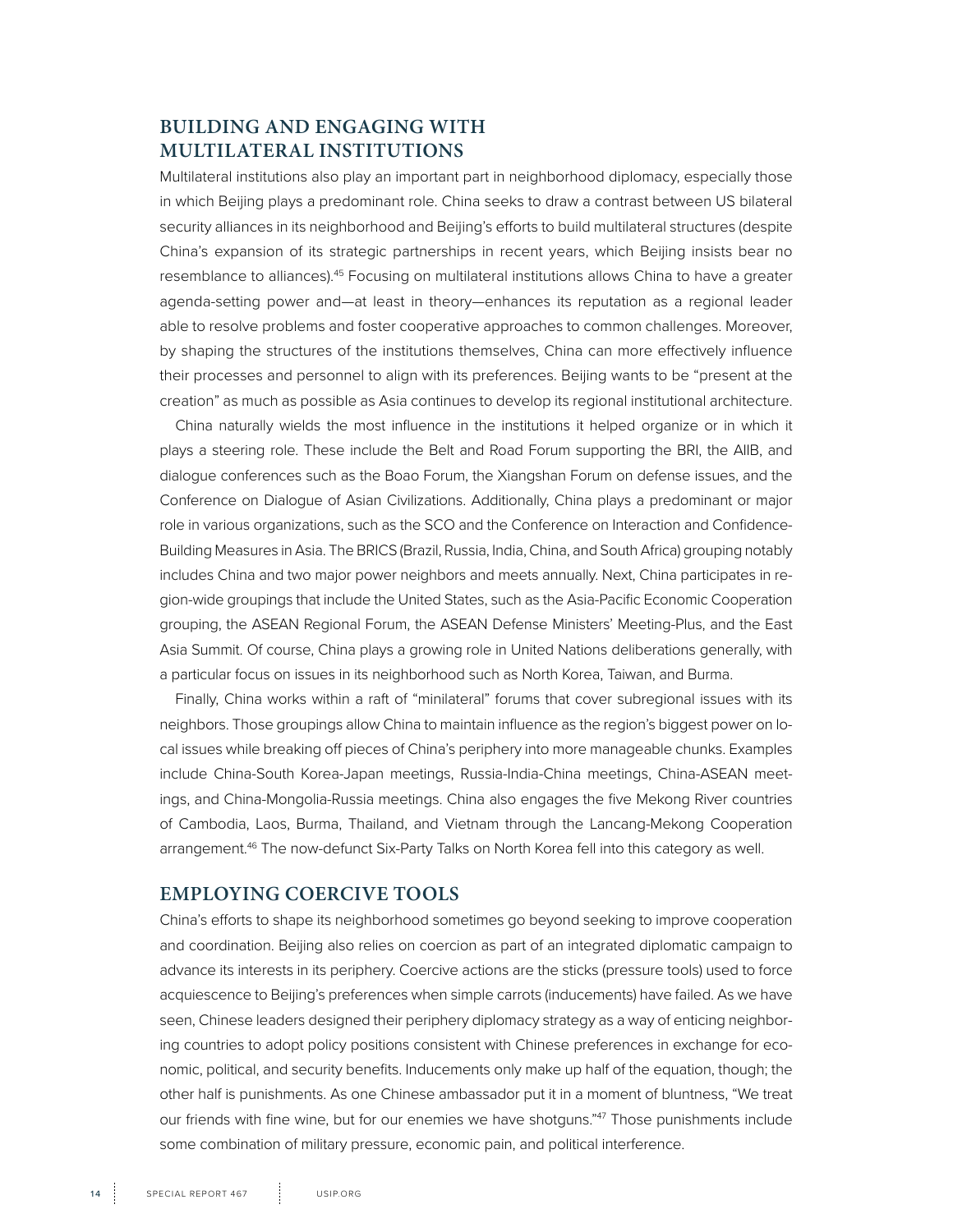<span id="page-14-0"></span>Chinese leaders designed their periphery diplomacy strategy as a way of enticing neighboring countries to adopt policy positions consistent with Chinese preferences in exchange for economic, political, and security benefits.

Beijing often applies pressure using economic coercion, such as boycotts against South Korean companies following Seoul's decision in 2016 to deploy the Terminal High Altitude Area Defense antimissile defense system or leaving produce from the Philippines to rot in ports over trumped-up customs issues because of maritime territorial disputes.48 China can also potentially use natural resources as leverage, especially given its control over the

headwaters of ten of eleven of Asia's major rivers.<sup>49</sup> Beijing's alleged decision to suspend hydrological data sharing during its 2017 standoff with India over the Doklam Plateau in Bhutan provides a preview of that power.<sup>50</sup> Beijing is expanding its toolkit for political influence, or what scholars have termed "sharp power," as well.<sup>51</sup> The concept refers to a state's use of political and informational interference to shape the politics of other countries. Often, sharp power activities blur the line between public diplomacy, traditional diplomacy, and people-to-people ties, on the one hand, and more "covert, coercive, or corrupt" activities, as former Australian Prime Minister Malcolm Turnbull characterized them, on the other.<sup>52</sup>

Sometimes pressure takes the form of threats or use of force. China has a formidable military, the People's Liberation Army (PLA), which has transformed into the world's second most powerful military, propelled by two decades of double-digit annual growth in military spending starting in the 1990s. The PLA gives China the overwhelming ability to resort to the use of force. That, in itself, has intimidating political effects on its neighbors, especially those who are not US treaty allies. Beijing has also developed sophisticated ways of using paramilitary and civilian actors, including the Chinese Coast Guard and maritime militia, to advance its goals. Combinations of conventional PLA, coast guard, and maritime militia forces have been at the heart of China's campaign to exert control over massive maritime claims and disputed features in the South and East China Sea, as well as territorial claims on the land border with India. Altogether, this suite of tools gives Chinese policymakers options to develop tailored coercion strategies that can be dialed up or down depending on how the target responds in support of broader goals on its periphery.<sup>53</sup>

# Evaluating Effectiveness and Implications for Peace and Security

As we have seen, China draws on a range of tools to engage its periphery. But whether those tools work as intended is another question. The record for China's neighborhood diplomacy is mixed. On one hand, Chinese leaders' public statements indicate that they believe the policy has succeeded. At a December 2019 symposium on the state of China's foreign relations, State Councilor and Foreign Minister Wang Yi reflected positively on these efforts, saying, "China has comprehensively strengthened its ties with neighboring countries, contributing to greater stability in the region."<sup>54</sup> Similarly, a 2018 Xinhua article claimed that "in recent years, China and its neighboring countries have shared weal and woe and worked hand in hand."55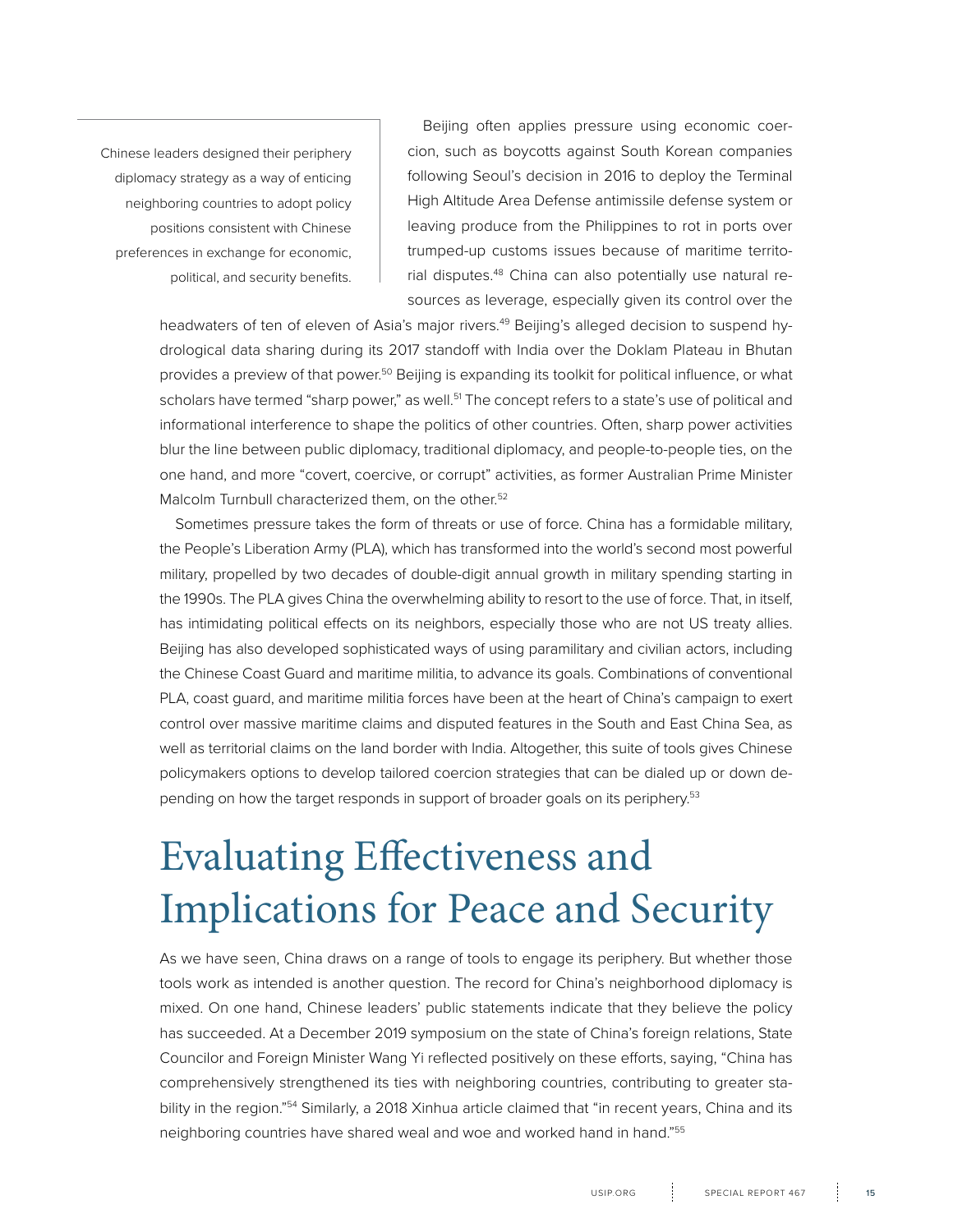

A Chinese national flag is on display at an LED billboard in the Tsim Sha Tsui area in Hong Kong on June 25, 2017. (Photo by Lam Yik Fei/New York Times)

On the other hand, polls in countries surrounding China and in Asia generally tell a more complicated story. They show that states on China's periphery, especially in Southeast Asia, see China as either already the dominant power in the region, or likely to become the dominant power—a good result from Beijing's perspective.<sup>56</sup> At the same time, however, viewing China as a rising and powerful neighbor does not directly translate into affinity for Beijing. Often, in fact, it translates into the opposite. A Pew Research Center analysis of nearly two decades of polling about attitudes toward China among Asian countries finds that favorable views toward China have declined in recent years.<sup>57</sup> Japan, South Korea, Indonesia, Australia, and the Philippines in particular saw big drops between the first polls in 2002 and the most recent sample in 2019. A poll of Southeast Asian experts released in January 2020 finds that 71 percent are worried about China's economic influence and 85 percent about its political and strategic influence.<sup>58</sup>

This negative trend presents more than a reputational problem for Beijing. Skepticism about China's intentions has led many of its neighbors to start taking steps to balance against becoming overly dependent on Beijing. Those actions notably include expanded intra-Asian security cooperation, especially among the major powers.59 More generally, regional wariness suggests that China's diplomatic reassurance campaign cannot make up for its assertive and at times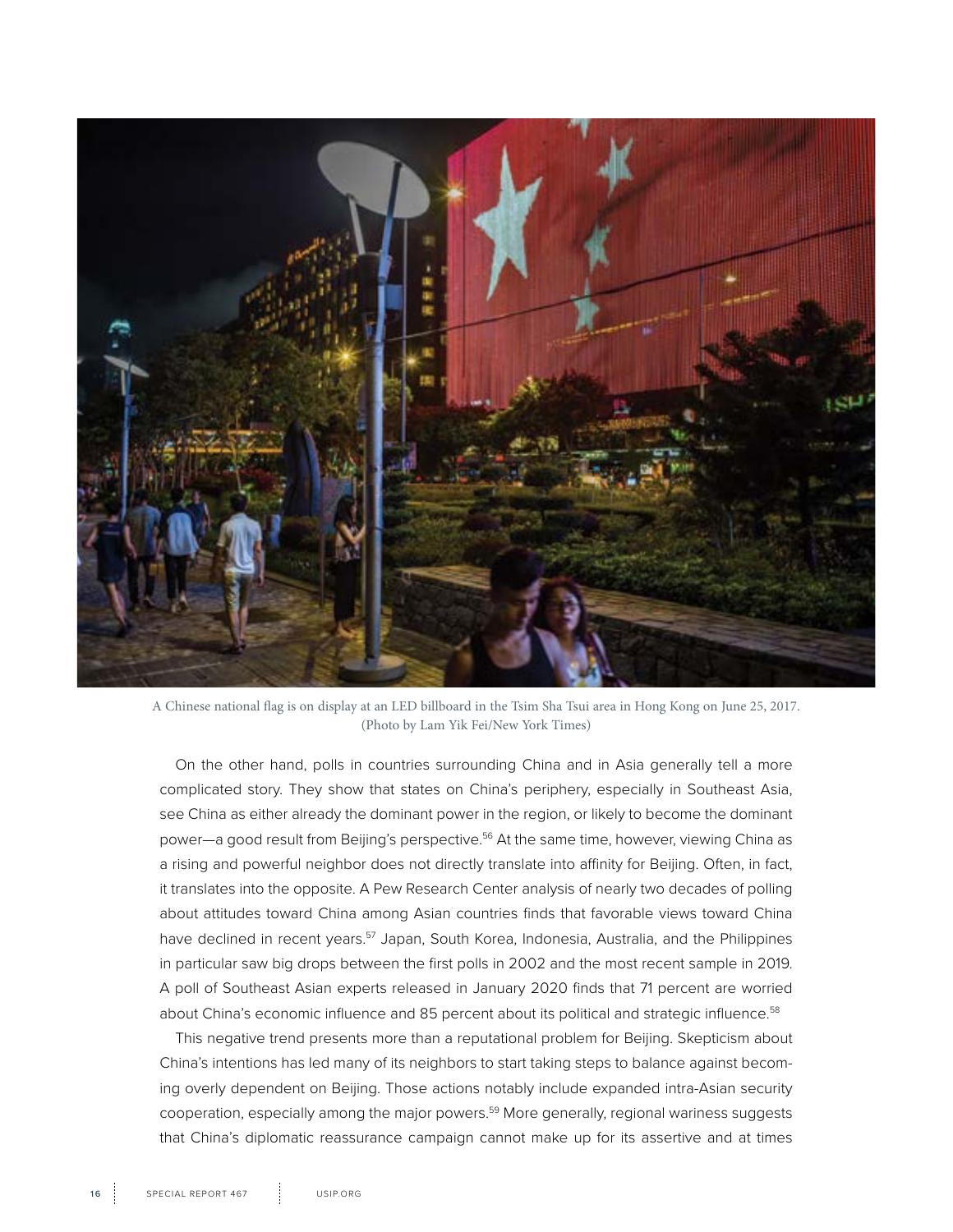aggressive actions on territorial issues and its rapid military buildup. Furthermore, China's involvement in the mediation of nearby conflicts has not yet resulted in positive outcomes—often because Beijing values maintaining influence to shape the conflict over solving it. This holds true with regard to North Korea, Burma, Afghanistan, and the South and East China Seas.

#### **PERIPHERY DIPLOMACY'S FUTURE**

Whether China's periphery diplomacy has a positive or negative impact on peace and security in Asia going forward depends on which theory of success Beijing adopts. One option would be a continuation of recent years, when periphery diplomacy acted as the political arm of a strategy designed to eventually achieve dominance over its near-abroad. In this conception, periphery diplomacy serves classic geopolitical goals such as countering major power competitors, preventing the emergence of balancing coalitions, and cowing smaller states into submission. Diplomacy does not equate to working toward cooperative solutions. Thus it is not always—or even usually supportive of avoiding or resolving conflicts. Instead, advancing China's geopolitical aims is the main goal. Rather than taking a shared, consultative approach, China seeks to use its size, influence, and even force to dictate outcomes. This approach corrodes peace and stability over time by fueling geopolitical tensions and maintaining the use of force as a legitimate tool of statecraft.

An alternative model would be for China to live up to its lofty rhetoric about win-win outcomes and developing cooperative solutions to common problems. Agreeing to and fully implementing confidence-building measures would constitute a critical first step in rebuilding mutual trust. For example, China could phase out the use of its maritime militia and fishermen as proxy forces to advance its maritime territorial claims and do more to ensure its military operates in a professional manner. It might also recommit to its stated principle of noninterference, which in practice has been eroding in recent years, especially on priority issues. Perhaps most critically, it could be more accommodating toward Taiwan and Hong Kong rather than trying to pressure them to abandon systems based on democracy and the rule of law and submit to Communist Party rule from Beijing.

The latter scenario would not require leaders in Beijing to become pure altruists. Instead, China could decide to prioritize resolving disagreements with its neighbors rather than seeking maximalist gains on territorial disputes and regional affairs more broadly. China's engagement with its periphery could actually lay the groundwork for deep-rooted and sustained peace and security in Asia by easing security competition and entrenching rules-based approaches to resolving disagreements. China could be satisfied with collaboration but would not require total fealty. Its occasional efforts to delineate borders through compromise provide a blueprint for how it might prioritize resolving disputes rather than seeking maximalist gains. In this model, the region would likely have fewer reservations about China's taking on a bigger role in managing regional diplomatic and security issues. The pressures to band together and balance Chinese power would likewise weaken.

The model China chooses will depend in large part on how its leaders perceive the value of strategic restraint. That is, it depends on whether they can countenance small concessions in order to advance bigger strategic goals. The prominence of territorial ambitions in the Chinese Communist Party's chauvinistic nationalist narrative make such a restrained approach difficult. The trend has been moving in a negative direction, but that does not preclude a course correction by Beijing, which would be welcomed by the region, including major powers, and the United States.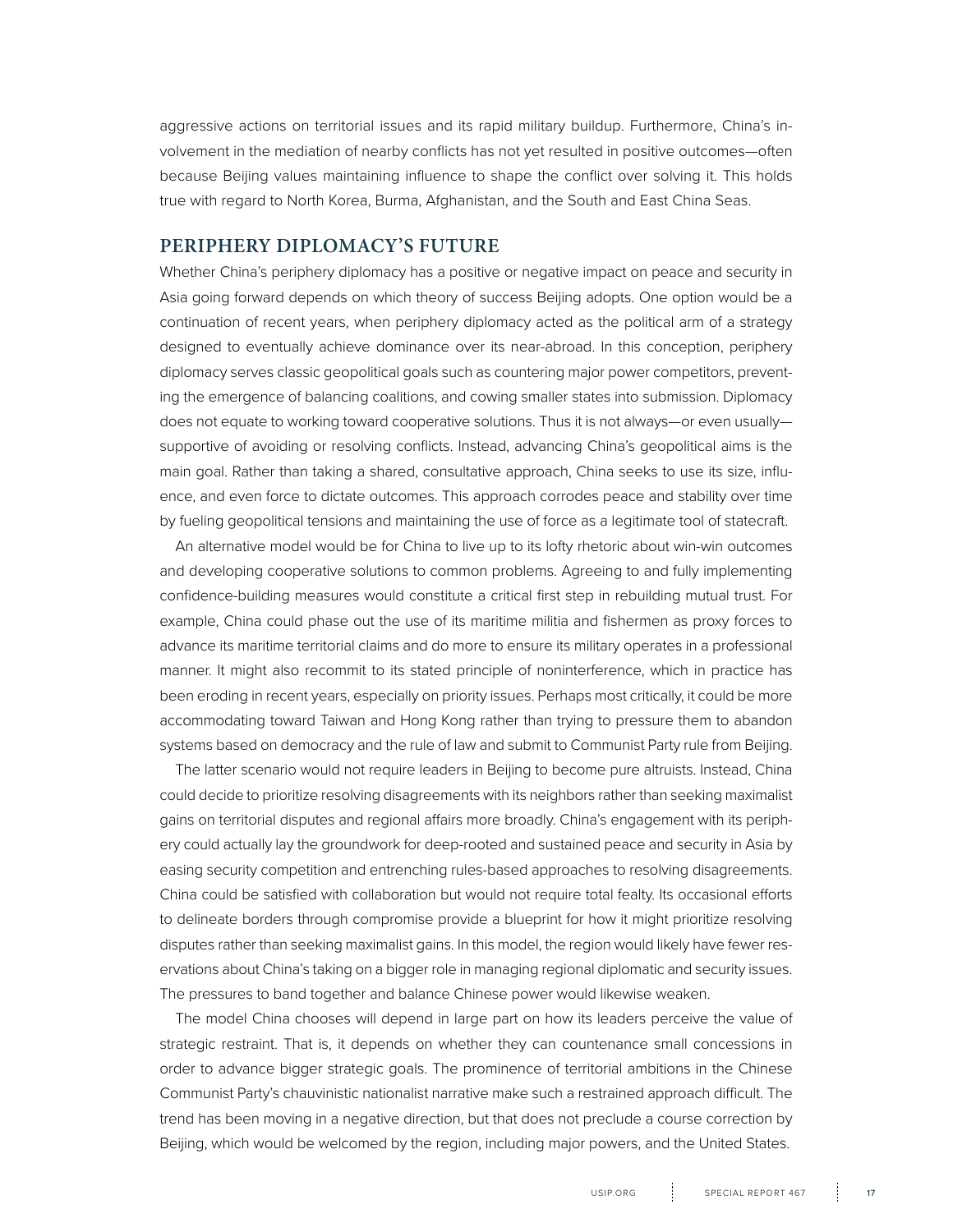### <span id="page-17-0"></span>Policy Recommendations

Recent years have seen China engaging its neighbors through a robust campaign of periphery diplomacy. Although a more diplomatically active China could theoretically create opportunities to resolve regional disputes, in practice Beijing's actions have often advanced its interests at the expense of other regional parties. The United States and its allies and partners should respond to China's neighborhood diplomacy campaign and encourage outcomes that support peace and security in the region in several ways.

**Track, analyze, and push transparency around China's periphery diplomacy.** US policymakers should recognize the major investments China has made in cultivating its neighbors and should continue to track Chinese activities closely. Those monitoring efforts should include embassies and regionally focused interagency groups for Northeast Asia, Southeast Asia, South Asia, Central Asia, and Russia. As part of those tracking efforts, officials should seek objective analyses informed by local views, from both government and civil society, about which aspects of Chinese engagement regional actors view as beneficial and which they view as problematic. Understanding which constituencies stand to gain from Beijing's involvement, and which stand to lose, will also be a critical task.

This program should also have a more proactive element. It should focus on pointing out instances of Chinese coercion and how they differ from Beijing's professed intentions and arguments about the benevolent character of Chinese foreign policy. In doing so, Washington should be careful to exhaustively document its arguments and avoid sensationalizing or embellishing them; showing will be more effective than telling. More broadly, Washington should help clarify the implications of a China-dominated regional order rather than of a multipolar region of independent states. Those efforts, however, need to go beyond simplistic public diplomacy narratives that paint all Chinese behavior as necessarily malign—which can and should be done without overlooking malfeasance by Beijing—and acknowledge constructive Chinese contributions to the region where merited.

**Blunt China's coercive tools and pursue realistic cooperation where possible.** The United States, along with its allies and partners, should seek ways to blunt China's coercive tools, from its growing military power to its economic leverage to its political and informational campaigns. The reason is simple: fewer opportunities to force the hand of local parties will force Beijing to use cooperation and inducements instead, or to revise its objectives. Developing and propagating viable alternatives to Chinese offerings would be a good first step toward neutralizing Beijing's pressure tools. Creating truly competitive alternatives, however, requires revamping the nonsecurity tools of US statecraft to account for the important role that economics, trade, technology, diplomacy, and people-to-people issues play in the region.

At the same time, Asian countries mostly want to avoid taking sides in a zero-sum competition between the United States and China. US policymakers should look for areas where Washington can cooperate with Beijing in the region, such as Afghanistan and, perhaps to a lesser extent, North Korea. At the same time, Washington should acknowledge the limits of cooperation where the two sides' interests diverge and pursue narrower goals such as coordination or simple deconfliction as appropriate.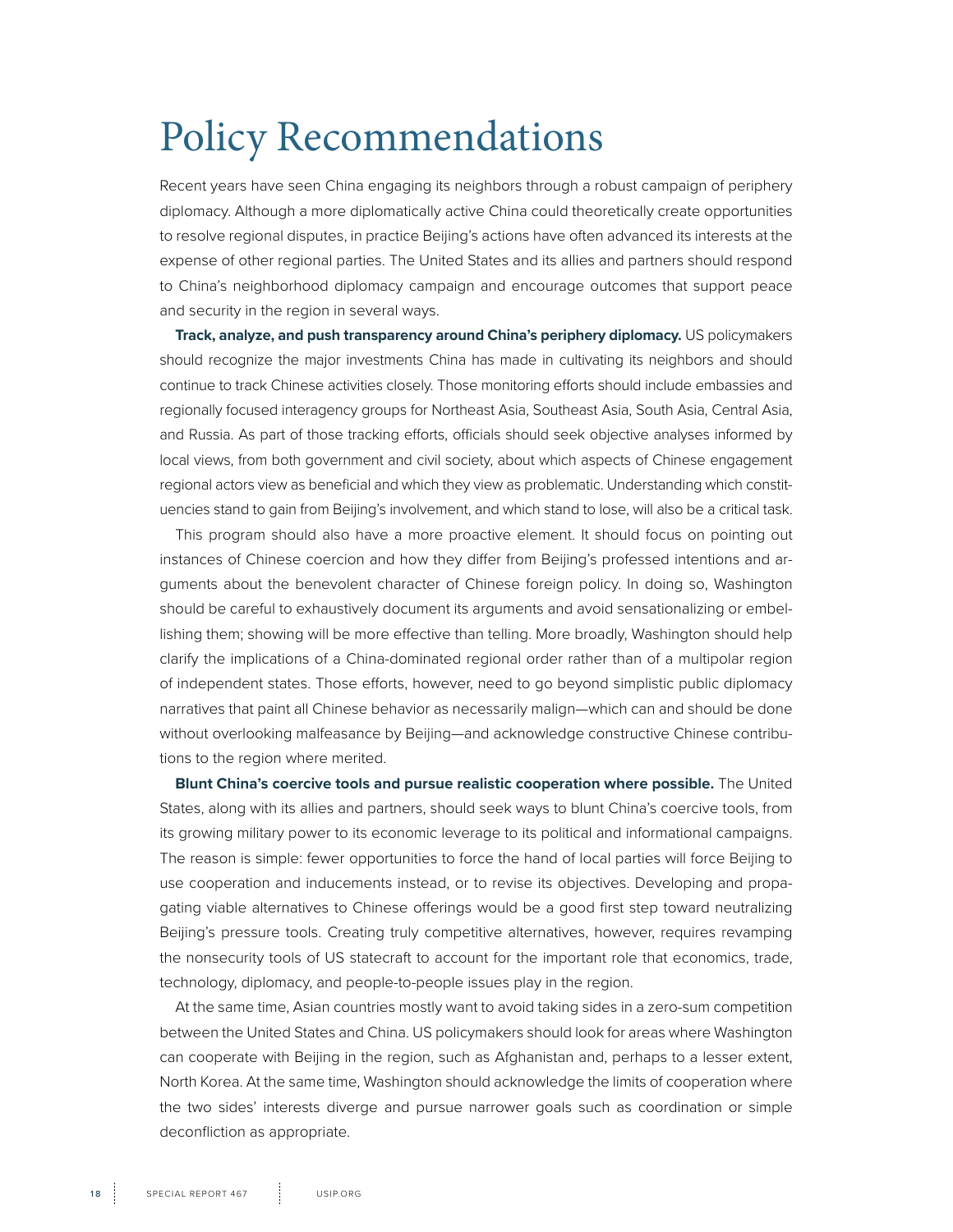**Organize the US government for maintaining a reliable, long-term focus on Asia.** US policymakers should ensure that America's strategy toward China's neighborhood maintains a focus on Asia as a region, not just on China. Shaping Beijing's behavior will require developing a coherent regional strategy that is attractive to countries and citizens in the region. Perhaps the most important step to implementing such a plan is to ensure consistent, high-level travel to and engagement with Asia by US officials, despite the distance from Washington. In addition, budgets for diplomacy, foreign aid, intelligence, and defense should allocate resources to the region commensurate with its importance.

**Last, the United States should recommit to its decades-long efforts to shape the regional diplomatic, economic, and security architectures in China's neighborhood.** Doing so starts with shoring up US regional alliances, expanding its partnerships, and engaging in a sustained way with regional multilateral organizations. Washington should also do more to encourage and facilitate regional countries to improve intra-Asian cooperation, including among major powers (such as the Quadrilateral Security Dialogue grouping of India, Japan, Australia, and the United States); between major powers and less capable states (such as Japan and Vietnam); and among smaller powers seeking to group together rather than engage a powerful China one-on-one.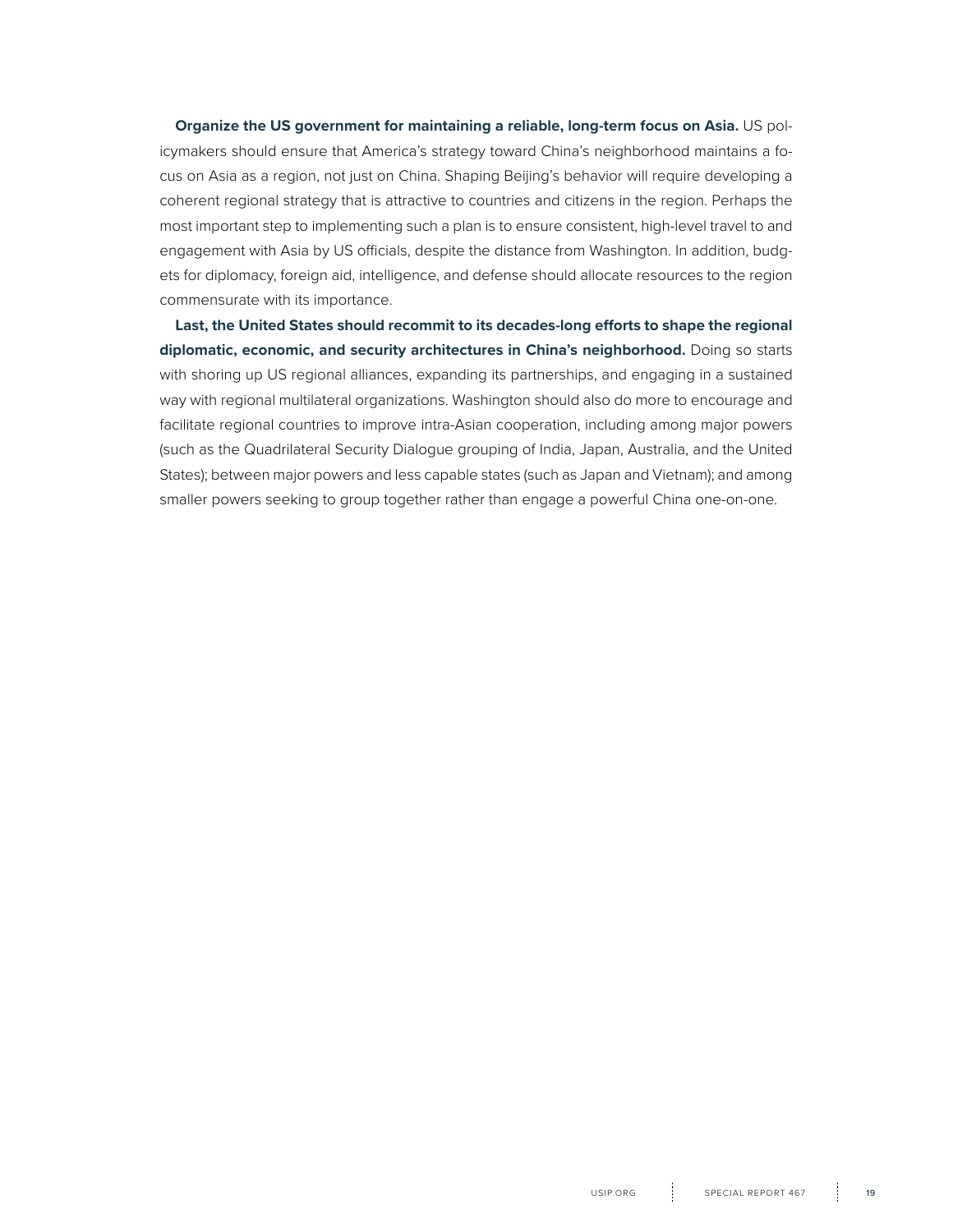# **Notes**

- 1. Odd Arne Westad, *Restless Empire: China and the World Since 1750* (Basic Books, 2015).
- 2. Won Byun, "South Korea's Place in China's Foreign Policy Discourse," *The Asan Forum*, June 13, 2014, www.theasanforum.org /south-koreas-place-in-chinas-foreign-policy-discourse.
- 3. Evan S. Medeiros and M. Taylor Fravel, "China's New Diplomacy," *Foreign Affairs*, November/December 2003, www.foreign affairs.com/articles/asia/2003-11-01/chinas-new-diplomacy.
- 4. Zheng Bijian, "China's 'Peaceful Rise' to Great-Power Status," *Foreign Affairs*, September/October 2005, www.foreignaffairs .com/articles/asia/2005-09-01/chinas-peaceful-rise-great-power-status.
- 5. M. Taylor Fravel, "Things Fall Apart: Maritime Disputes and China's Regional Diplomacy," in *China's Challenges*, ed. Jacques deLisle and Avery Goldstein (University of Pennsylvania Press, 2014).
- 6. China Council for International Cooperation on Environment and Development, "Important Speech of Xi Jinping at Peripheral Diplomacy Work Conference," October 30, 2013, www.cciced.net/cciceden/NEWSCENTER/LatestEnvironmentalandDevelopmen tNews/201310/t20131030\_82626.html; and Xinhua, "Xi Jinping: China to further friendly relations with neighboring countries," October 26, 2013, http://en.people.cn/90883/8437410.html.
- 7. Michael D. Swaine, "Chinese Views and Commentary on Periphery Diplomacy," Carnegie Endowment for International Peace, February 19, 2014, 43, www.carnegieendowment.org/files/clm44ms.pdf.
- 8. Ministry of Foreign Affairs of the People's Republic of China (MoFA), "Xi Jinping: Let the Sense of Community of Common Destiny Take Deep Root in Neighbouring Countries," October 25, 2013, www.fmprc.gov.cn/mfa\_eng/wjb\_663304/wjbz\_663308 /activities\_663312/t1093870.shtml.
- 9. Christopher K. Johnson, "Thoughts from the Chairman: Xi Jinping Unveils his Foreign Policy Vision," Center for Strategic & International Studies, December 8, 2014, www.csis.org/analysis/thoughts-chairman-xi-jinping-unveils-his-foreign-policy-vision.
- 10. One of Xi's main contributions is asserted to have been to "highlight the primacy of the surrounding areas" (Kong Xuanyou, "Xi Jinping's Thinking on Foreign Policy and Innovations in China's Diplomatic Theory and Practice" [in Chinese], *Qiushi*, April 16, 2019, www.qstheory.cn/dukan/qs/2019-04/16/c\_1124364176.htm).
- 11. US-China Institute, "Dai Bingguo, 'Adhere to the Path of Peaceful Development,'" December 6, 2010, https://china.usc.edu /dai-bingguo-%E2%80%9Cadhere-path-peaceful-development%E2%80%9D-dec-6-2010.
- 12. Quoted in Swaine, "Chinese Views."
- 13. Michael A. Glosny, "Chinese Assessment of China's Influence in Developing Asia," in *Rising China's Influence in Developing Asia*, ed. Evelyn Goh (Oxford University Press, 2017), 25–26.
- 14. Timothy Heath, "China's Big Diplomacy Shift," *The Diplomat*, December 22, 2014, https://thediplomat.com/2014/12/chinas-big -diplomacy-shift/.
- 15. Yan Xuetong, "Silk Road Economic Belt Shows China's New Strategic Direction: Promoting Integration with Its Neighbors," Carnegie-Tsinghua Center for Global Policy, February 27, 2014, www.carnegietsinghua.org/2014/02/27/silk-road-economic-bel t-shows-china-s-new-strategic-direction-promoting-integration-with-its-neighbors-pub-54989.
- 16. Xinhua, "Xi urges breaking new ground in major country diplomacy with Chinese characteristics," June 24, 2018, www.xinhuanet .com/english/2018-06/24/c\_137276269.htm.
- 17. See, for example, Ankit Panda, "Can China take advantage of rift between South Korea and Japan?" *South China Morning Post*, September 8, 2019, www.scmp.com/news/china/diplomacy/article/3026208/can-china-take-advantage-rift-between-south-korea -and-japan.
- 18. Jennifer Lind, "Life in China's Asia," *Foreign Affairs*, March/April 2018, www.foreignaffairs.com/articles/china/2018-02-13/life-chinas-asia.
- 19. MoFA, "New Asian Security Concept for New Progress in Security Cooperation," May 21, 2014, www.fmprc.gov.cn/mfa\_eng/zxxx \_662805/t1159951.shtml; Kong Xuanyou, "Xi Jinping's Thinking."
- 20. MoFA, "Wang Yi on the Three Supports of China's Policy Towards Europe," October 22, 2019, www.fmprc.gov.cn/mfa\_eng/wjb\_663304 /wjbz\_663308/activities\_663312/t1710378.shtml; State Council of the People's Republic of China, "China and the World in the New Era," September 27, 2019, http://english.www.gov.cn/archive/whitepaper/201909/27/content\_WS5d8d80f9c6d0bcf8c4c142ef.html.
- 21. Oriana Skylar Mastro, "The Stealth Superpower: How China Hid Its Global Ambitions," *Foreign Affairs*, January/February 2019, www.foreignaffairs.com/articles/china/china-plan-rule-asia; Steven F. Jackson, "Does China Have a Monroe Doctrine? Evidence for Regional Exclusion," *Strategic Studies Quarterly* 10, no. 4 (January 2016): 64–89; John J. Mearsheimer, *The Tragedy of Great Power Politics* (W. W. Norton, 2001).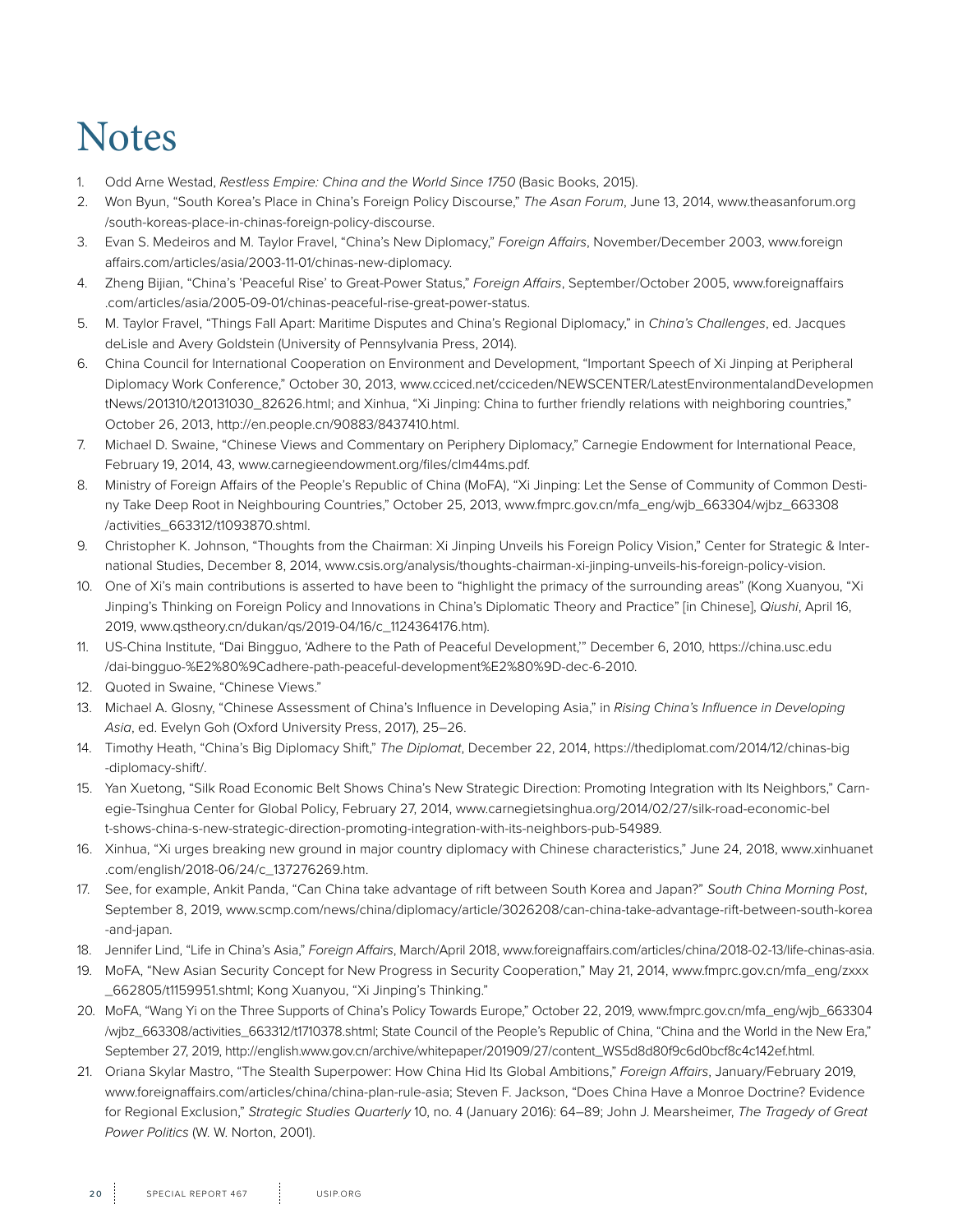- 22. Guoyou Song, "China's economic strategy in Asia," *Asian Education and Development Studies* 8, no. 1 (2019): 2–13.
- 23. Wang Yunsong, "China's FTAs cover 24 countries and regions," Belt and Road Portal, March 19, 2018, https://eng.yidaiyilu.gov.cn /home/rolling/50519.htm.
- 24. China FTA Network, Ministry of Commerce of the People's Republic of China, http://fta.mofcom.gov.cn/english/index.shtml.
- 25. Takashi Terada, "RCEP Negotiations and the Implications for the United States," National Bureau of Asian Research, December 20, 2018, www.nbr.org/publication/rcep-negotiations-and-the-implications-for-the-united-states.
- 26. US-China Economic and Security Review Commission, *2018 Annual Report to Congress*, 264, www.uscc.gov/annual-report /2018-annual-report-congress.
- 27. Max Fisher and Audrey Carlsen, "How China Is Challenging American Dominance in Asia," *New York Times*, March 9, 2018, www.nytimes.com/interactive/2018/03/09/world/asia/china-us-asia-rivalry.html.
- 28. *China Daily*, "China-ASEAN trade continues to boom amid global growth slowdown, uncertainties," July 23, 2019, www.chinadaily .com.cn/a/201907/23/WS5d367792a310d8305640082a.html.
- 29. Yoshikazu Kato, "What Is Xi Jinping's Major Power Diplomacy?," Asia Global Institute, March 7, 2019, www.asiaglobalonline.hku.hk /xi-jinping-china-major-power-diplomacy.
- 30. Jacob Stokes, "Russia and China's Enduring Alliance," *Foreign Affairs,* February 22, 2017, www.foreignaffairs.com/articles/china /2017-02-22/russia-and-china-s-enduring-alliance.
- 31. Yang Xiaoping, "When India's Strategic Backyard Meets China's Strategic Periphery: The View from Beijing," *War on the Rocks*, April 20, 2018, www.warontherocks.com/2018/04/when-indias-strategic-backyard-meets-chinas-strategic-periphery-the-view-from-beijing.
- 32. Elizabeth Economy, "Yes, Virginia, China Is Exporting Its Model," Council on Foreign Relations, December 11, 2019, www.cfr.org /blog/yes-virginia-china-exporting-its-model; Jessica Chen Weiss, "A World Safe for Autocracy?," *Foreign Affairs*, July/August 2019, www.foreignaffairs.com/articles/china/2019-06-11/world-safe-autocracy.
- 33. Xinhua, "China's party system is great contribution to political civilization: Xi," March 5, 2018, www.xinhuanet.com/english/2018 -03/05/c\_137015955\_2.htm; and Xi Jinping, "Secure a Decisive Victory in Building a Moderately Prosperous Society in All Respects and Strive for the Great Success of Socialism with Chinese Characteristics for a New Era," speech at the 19th National Congress of the Communist Party of China, October 18, 2017, 9, www.xinhuanet.com/english/download/Xi\_Jinping's\_report\_at \_19th\_CPC\_National\_Congress.pdf.
- 34. Edward Wong, "Chinese Official Urges Russia and Central Asian Allies to Control Internet," *New York Times*, April 18, 2014, www.nytimes.com/2014/04/19/world/asia/chinese-official-urges-russia-and-central-asian-allies-to-control-internet.html.
- 35. Aaron L. Friedberg, "The Authoritarian Challenge: China, Russia and the Threat to the Liberal International Order," Sasakawa Peace Foundation, August 2017, www.spf.org/\_jpus-j\_media/img/investigation/The\_Authoritarian\_Challenge.pdf.
- 36. Sarah Repucci, *Freedom in the World 2020: A Leaderless Struggle for Democracy*, Freedom House, 2020, www.freedomhouse .org/report/freedom-world/2020/leaderless-struggle-democracy.
- 37. Adrian Shahbaz, "Fake news, data collection, and the challenge to democracy," Freedom House, 2018, www.freedomhouse.org /report/freedom-net/freedom-net-2018/rise-digital-authoritarianism.
- 38. Feliz Solomon, "Internet Shutdowns Become a Favorite Tool of Governments: 'It's Like We Suddenly Went Blind,'" *Wall Street Journal*, February 25, 2020, www.wsj.com/articles/internet-shutdowns-become-a-favorite-tool-of-governments-its-like-we -suddenly-went-blind-11582648765.
- 39. MoFA, "China's Foreign Policy in a Fast Changing World: Mission and Responsibility," speech by Le Yucheng, July 8, 2019, www.fmprc.gov.cn/mfa\_eng/wjdt\_665385/zyjh\_665391/t1679454.shtml.
- 40. Radio Free Asia, "A Timeline of Xi-Kim Summit Meetings," June 20, 2019, www.rfa.org/english/multimedia/Xi-Kim-Summit-timeline -06202019153735.html.
- 41. Vikram Singh and Jacob Stokes, "Can US, China, and Russia cooperate on Afghan Peace?" *The Hill*, August 31, 2019, www.thehill.com/opinion/international/459533-can-us-china-and-russia-cooperate-on-afghan-peace.
- 42. US Embassy Beijing, "Opening Ceremony of U.S.-China Joint Training Program for Afghan Diplomats," May 16, 2014, https://china.usembassy-china.org.cn/opening-ceremony-u-s-china-joint-training-program-afghan-diplomats.
- 43. United States Institute of Peace, *China's Role in Myanmar's Internal Conflicts*, Senior Study Group Report no. 1, September 2018, www.usip.org/sites/default/files/2018-09/ssg-report-chinas-role-in-myanmars-internal-conflicts.pdf.
- 44. Permanent Court of Arbitration, "The South China Sea Arbitration (*The Republic of the Philippines v. The People's Republic of China*)," press release, July 12, 2016, https://pca-cpa.org/wp-content/uploads/sites/6/2016/07/PH-CN-20160712-Press-Release -No-11-English.pdf.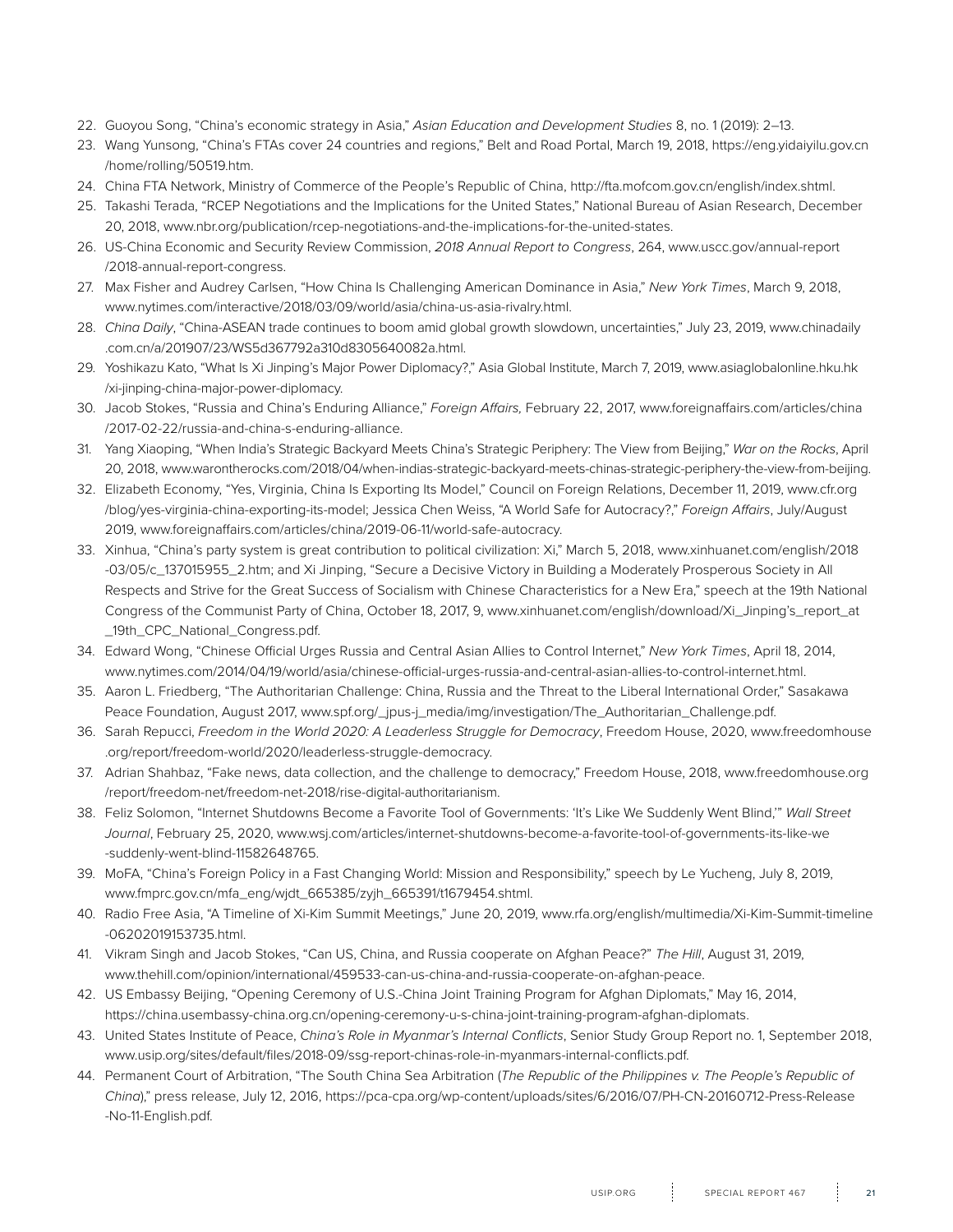- 45. *South China Morning Post*, "Quick guide to China's diplomatic levels," January 20, 2016, www.scmp.com/news/china/diplomacy -defence/article/1903455/quick-guide-chinas-diplomatic-levels.
- 46. Xinhua, "China, Mekong countries have huge potential for cooperation," January 11, 2018, www.xinhuanet.com/english/2018-01 /11/c\_136888970.htm.
- 47. *The Economist*, "How Sweden copes with Chinese bullying," February 20, 2020, www.economist.com/europe/2020/02/20/how -sweden-copes-with-chinese-bullying.
- 48. Peter Harrell, Elizabeth Rosenberg, and Edoardo Saravalle, "China's Use of Coercive Economic Measure*s*," Center for a New American Security, June 2018, https://s3.amazonaws.com/files.cnas.org/documents/China\_Use\_FINAL-1.pdf.
- 49. Paul B. Stares, "Who Controls the Tap? Addressing Water Security in Asia," Council on Foreign Relations, October 10, 2018, www.cfr.org/blog/who-controls-tap-addressing-water-security-asia; and Michael Sullivan, "China Reshapes The Vital Mekong River to Power Its Expansion," NPR, October 6, 2018, www.npr.org/2018/10/06/639280566/china-reshapes-the-vital-mekong -river-to-power-its-expansion.
- 50. Joel Wuthnow, "Did China Use Water as a Weapon in the Doklam Standoff?" *War on the Rocks*, October 4, 2017, www.warontherocks.com/2017/10/did-china-use-water-as-a-weapon-in-the-doklam-standoff.
- 51. Christopher Walker and Jessica Ludwig, "The Meaning of Sharp Power," *Foreign Affairs*, November 16, 2017, www.foreignaffairs .com/articles/china/2017-11-16/meaning-sharp-power; and David Shullman, ed., *Chinese Malign Influence and the Corrosion of Democracy*, International Republican Institute, June 27, 2019, www.iri.org/sites/default/files/chinese\_malign\_influence\_report.pdf.
- 52. Malcolm Turnbull, "Speech introducing the National Security Legislation Amendment (Espionage and Foreign Interference) Bill 2017," December 7, 2017, www.malcolmturnbull.com.au/media/speech-introducing-the-national-security-legislation-amendment -espionage-an.
- 53. Elbridge Colby et al., "Tailored Coercion: Competition and Risk in Maritime Asia," Center for a New American Security, March 21, 2014, www.cnas.org/publications/reports/tailored-coercion-competition-and-risk-in-maritime-asia.
- 54. Embassy of the People's Republic of China in the United States of America, "Wang Yi attends the Symposium on The International Situation and China's Foreign Relations in 2019," December 13, 2019, www.china-embassy.org/eng/zgyw/t1724299.htm.
- 55. Xinhua, "Spotlight: How China's neighborhood diplomacy brings shared prosperity," October 25, 2018, www.xinhuanet.com /english/2018-10/25/c\_137555837.htm. The semi-official *Global Times* echoed a similar view (*Global Times*, "China's diplomatic efforts pay off with peripheral nations," December 25, 2017, www.globaltimes.cn/content/1081996.shtml).
- 56. Tang Siew Mun et al., "The State of Southeast Asia: 2020 Survey Report," ISEAS-Yusof Ishak Institute, January 6, 2020, www.iseas.edu.sg/images/pdf/TheStateofSEASurveyReport\_2020.pdf; and Joshua Kurlantzick, "Everyone's Getting Mad at China—A Shift, or Nothing New?," *Asia Unbound* (blog), Council on Foreign Relations, November 22, 2019, www.cfr.org/blog /everyones-getting-mad-china-shift-or-nothing-new.
- 57. Laura Silver, Kat Delvin, and Christine Huang, "People around the globe are divided in their opinions of China," Pew Research Center, December 5, 2019, www.pewresearch.org/fact-tank/2019/09/30/people-around-the-globe-are-divided-in-their-opinions-of-china.
- 58. Zack Cooper (@zackcooper), "There's some must read polling data for Asia watchers," Twitter, January 20, 2020, www.threadreaderapp.com/thread/1219341177943732226.html.
- 59. Scott Harold et al., *The Thickening Web of Asian Security Cooperation: Deepening Defense Ties Among U.S. Allies and Partners in the Indo-Pacific* (Santa Monica, CA: RAND Corporation, 2019), www.rand.org/pubs/research\_reports/RR3125.html.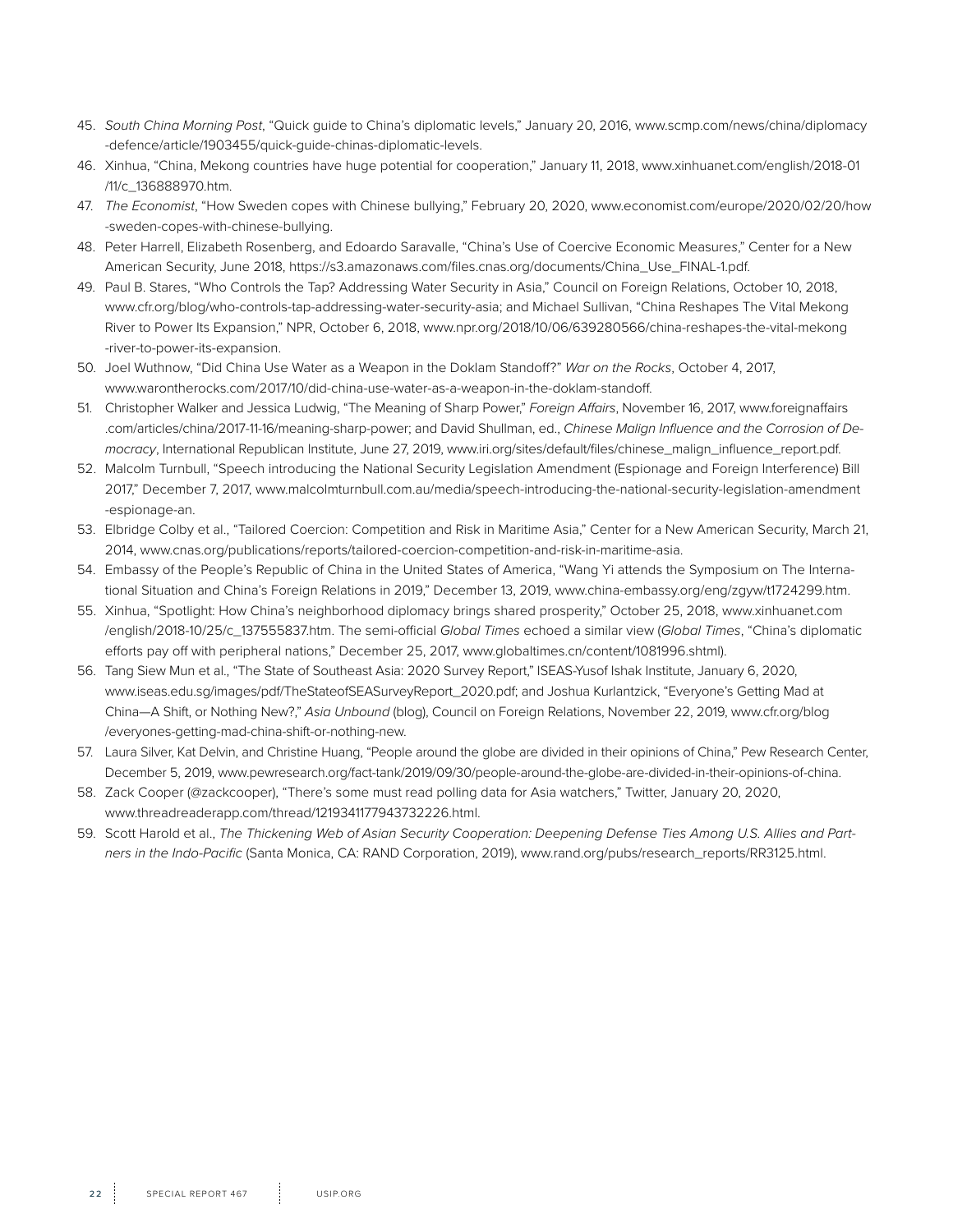### **ABOUT THE INSTITUTE**



The United States Institute of Peace is a national, nonpartisan, independent institute, founded by Congress and dedicated to the proposition that a world without violent conflict is possible, practical, and essential for US and global security. In conflict zones abroad, the Institute works with local partners to prevent, mitigate, and resolve violent conflict. To reduce future crises and the need for costly interventions, USIP works with governments and civil societies to help their countries solve their own problems peacefully. The Institute provides expertise, training, analysis, and support to those who are working to build a more peaceful, inclusive world.

#### **BOARD OF DIRECTORS**

Stephen J. Hadley (Chair), Principal, RiceHadleyGates, LLC, Washington, DC • George E. Moose (Vice Chair), Adjunct Professor of Practice, The George Washington University, Washington, DC • Judy Ansley, Former Assistant to the President and Deputy National Security Advisor under George W. Bush, Washington, DC • Eric Edelman, Hertog Distinguished Practitioner in Residence, Johns Hopkins School of Advanced International Studies, Washington, DC • Joseph Eldridge, University Chaplain and Senior Adjunct Professorial Lecturer, School of International Service, American University, Washington, DC • Kerry Kennedy, President, Robert F. Kennedy Center for Justice and Human Rights, Washington, DC • Ikram U. Khan, President, Quality Care Consultants, LLC, Las Vegas, NV • Stephen D. Krasner, Graham H. Stuart Professor of International Relations at Stanford University, Palo Alto, CA • John A. Lancaster, Former Executive Director, International Council on Independent Living, Potsdam, NY • Jeremy A. Rabkin, Professor of Law, George Mason University, Fairfax, VA • J. Robinson West, Chairman, PFC Energy, Washington, DC • Nancy Zirkin, Executive Vice President, Leadership Conference on Civil and Human Rights, Washington, DC

#### Members Ex Officio

Mike Pompeo, Secretary of State • Mark T. Esper, Secretary of Defense • Frederick J. Roegge, Vice Admiral, US Navy; President, National Defense University • Nancy Lindborg, President & CEO, United States Institute of Peace (nonvoting)